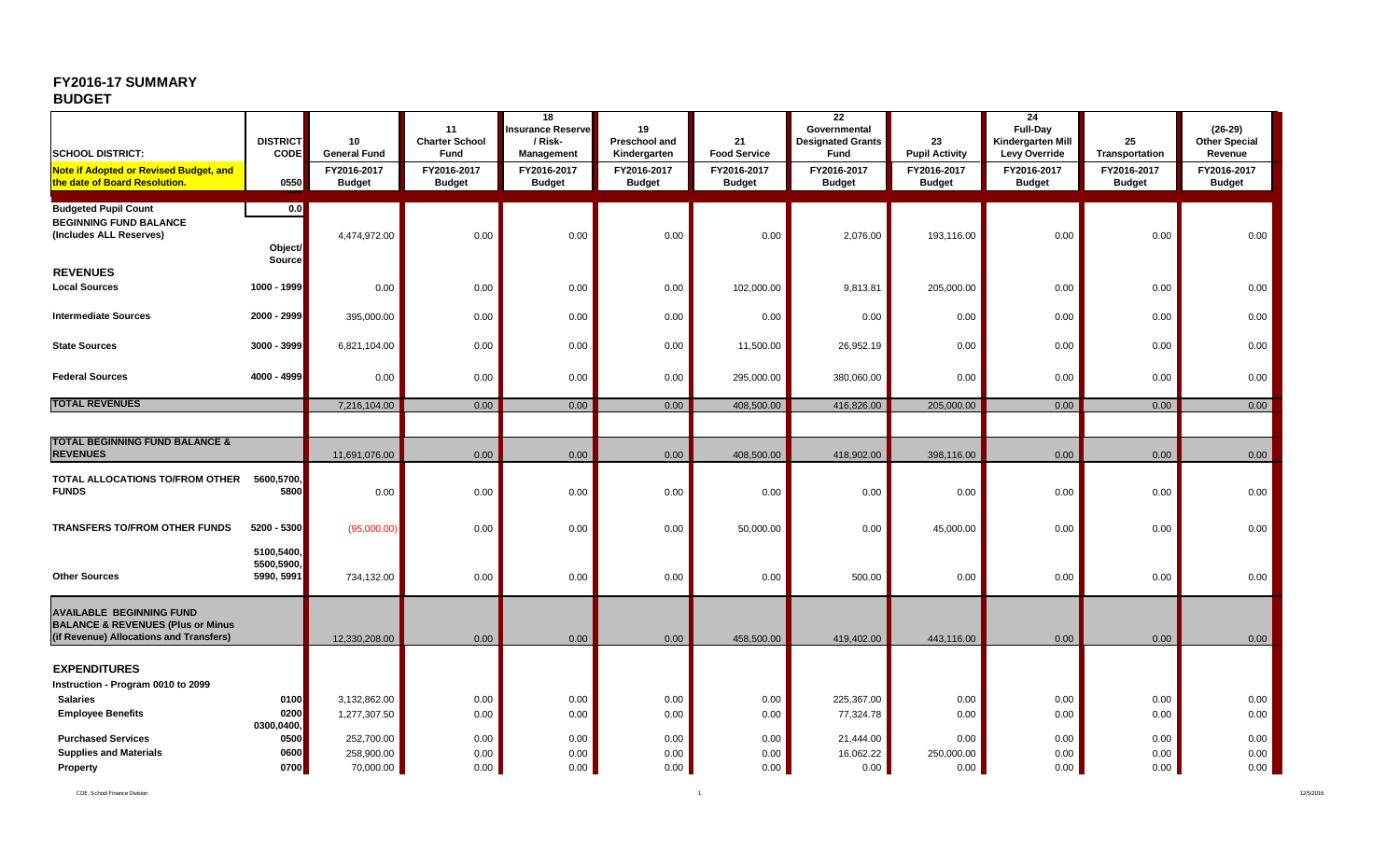| Other                                                      | 0800, 0900         | 1,800.00          | 0.00         | 0.00         | 0.00         | 0.00         | 0.00              | 0.00         | 0.00         | 0.00         | 0.00         |
|------------------------------------------------------------|--------------------|-------------------|--------------|--------------|--------------|--------------|-------------------|--------------|--------------|--------------|--------------|
| <b>Total Instruction</b>                                   |                    | 4,993,569.50      | 0.00         | 0.00         | 0.00         | 0.00         | 340,198.00        | 250,000.00   | 0.00         | 0.00         | 0.00         |
| <b>Supporting Services</b>                                 |                    |                   |              |              |              |              |                   |              |              |              |              |
| Students - Program 2100                                    |                    |                   |              |              |              |              |                   |              |              |              |              |
| <b>Salaries</b>                                            | 0100               | 164,500.00        | 0.00         | 0.00         | 0.00         | 0.00         | 0.00              | 0.00         | 0.00         | 0.00         | 0.00         |
| <b>Employee Benefits</b>                                   | 0200               | 59,242.00         | 0.00         | 0.00         | 0.00         | 0.00         | 0.00              | 0.00         | 0.00         | 0.00         | 0.00         |
|                                                            | 0300,0400,         |                   |              |              |              |              |                   |              |              |              |              |
| <b>Purchased Services</b>                                  | 0500               | 0.00              | 0.00         | 0.00         | 0.00         | 0.00         | 32,728.00         | 0.00         | 0.00         | 0.00         | 0.00         |
| <b>Supplies and Materials</b>                              | 0600               | 0.00              | 0.00         | 0.00         | 0.00         | 0.00         | 500.00            | 0.00         | 0.00         | 0.00         | 0.00         |
| Property<br>Other                                          | 0700<br>0800, 0900 | 0.00<br>0.00      | 0.00<br>0.00 | 0.00<br>0.00 | 0.00<br>0.00 | 0.00<br>0.00 | 0.00<br>0.00      | 0.00<br>0.00 | 0.00<br>0.00 | 0.00<br>0.00 | 0.00<br>0.00 |
| <b>Total Students</b>                                      |                    | 223,742.00        | 0.00         | 0.00         | 0.00         | 0.00         | 33,228.00         | 0.00         | 0.00         | 0.00         | 0.00         |
|                                                            |                    |                   |              |              |              |              |                   |              |              |              |              |
| <b>Instructional Staff - Program 2200</b>                  |                    |                   |              |              |              |              |                   |              |              |              |              |
| <b>Salaries</b>                                            | 0100               | 143,515.00        | 0.00         | 0.00         | 0.00         | 0.00         | 0.00              | 0.00         | 0.00         | 0.00         | 0.00         |
| <b>Employee Benefits</b>                                   | 0200               | 74,920.00         | 0.00         | 0.00         | 0.00         | 0.00         | 0.00              | 0.00         | 0.00         | 0.00         | 0.00         |
|                                                            | 0300,0400,         |                   |              |              |              |              |                   |              |              |              |              |
| <b>Purchased Services</b><br><b>Supplies and Materials</b> | 0500<br>0600       | 0.00<br>29,800.00 | 0.00<br>0.00 | 0.00<br>0.00 | 0.00<br>0.00 | 0.00<br>0.00 | 25,000.00<br>0.00 | 0.00<br>0.00 | 0.00<br>0.00 | 0.00<br>0.00 | 0.00<br>0.00 |
| Property                                                   | 0700               | 2,200.00          | 0.00         | 0.00         | 0.00         | 0.00         | 0.00              | 0.00         | 0.00         | 0.00         | 0.00         |
| Other                                                      | 0800, 0900         | 0.00              | 0.00         | 0.00         | 0.00         | 0.00         | 0.00              | 0.00         | 0.00         | 0.00         | 0.00         |
| <b>Total Instructional Staff</b>                           |                    | 250,435.00        | 0.00         | 0.00         | 0.00         | 0.00         | 25,000.00         | 0.00         | 0.00         | 0.00         | 0.00         |
|                                                            |                    |                   |              |              |              |              |                   |              |              |              |              |
|                                                            |                    |                   |              |              |              |              |                   |              |              |              |              |
| General Administration - Program 2300,                     |                    |                   |              |              |              |              |                   |              |              |              |              |
| including Program 2303 and 2304<br><b>Salaries</b>         | 0100               | 266,089.00        | 0.00         | 0.00         | 0.00         | 0.00         | 12,000.00         | 0.00         | 0.00         | 0.00         | 0.00         |
| <b>Employee Benefits</b>                                   | 0200               | 96,253.00         | 0.00         | 0.00         | 0.00         | 0.00         | 2,472.00          | 0.00         | 0.00         | 0.00         | 0.00         |
|                                                            | 0300,0400,         |                   |              |              |              |              |                   |              |              |              |              |
| <b>Purchased Services</b>                                  | 0500               | 201,668.50        | 0.00         | 0.00         | 0.00         | 0.00         | 4,428.00          | 0.00         | 0.00         | 0.00         | 0.00         |
| <b>Supplies and Materials</b>                              | 0600               | 10,500.00         | 0.00         | 0.00         | 0.00         | 0.00         | 0.00              | 0.00         | 0.00         | 0.00         | 0.00         |
| Property                                                   | 0700               | 2,500.00          | 0.00         | 0.00         | 0.00         | 0.00         | 0.00              | 0.00         | 0.00         | 0.00         | 0.00         |
| Other<br><b>Total School Administration</b>                | 0800, 0900         | 7,500.00          | 0.00         | 0.00         | 0.00         | 0.00         | 0.00              | 0.00         | 0.00         | 0.00         | 0.00         |
|                                                            |                    | 584,510.50        | 0.00         | 0.00         | 0.00         | 0.00         | 18,900.00         | 0.00         | 0.00         | 0.00         | 0.00         |
| School Administration - Program 2400                       |                    |                   |              |              |              |              |                   |              |              |              |              |
| <b>Salaries</b>                                            | 0100               | 422,848.00        | 0.00         | 0.00         | 0.00         | 0.00         | 0.00              | 0.00         | 0.00         | 0.00         | 0.00         |
| <b>Employee Benefits</b>                                   | 0200               | 146,810.00        | 0.00         | 0.00         | 0.00         | 0.00         | 0.00              | 0.00         | 0.00         | 0.00         | 0.00         |
|                                                            | 0300,0400,         |                   |              |              |              |              |                   |              |              |              |              |
| <b>Purchased Services</b>                                  | 0500               | 0.00              | 0.00         | 0.00         | 0.00         | 0.00         | 0.00              | 0.00         | 0.00         | 0.00         | 0.00         |
| <b>Supplies and Materials</b><br>Property                  | 0600<br>0700       | 0.00<br>0.00      | 0.00<br>0.00 | 0.00<br>0.00 | 0.00<br>0.00 | 0.00<br>0.00 | 0.00<br>0.00      | 0.00<br>0.00 | 0.00<br>0.00 | 0.00<br>0.00 | 0.00<br>0.00 |
| Other                                                      | 0800, 0900         | 0.00              | 0.00         | 0.00         | 0.00         | 0.00         | 0.00              | 0.00         | 0.00         | 0.00         | 0.00         |
| <b>Total School Administration</b>                         |                    | 569,658.00        | 0.00         | 0.00         | 0.00         | 0.00         | 0.00              | 0.00         | 0.00         | 0.00         | 0.00         |
|                                                            |                    |                   |              |              |              |              |                   |              |              |              |              |
| Business Services - Program 2500,                          |                    |                   |              |              |              |              |                   |              |              |              |              |
| including Program 2501                                     |                    |                   |              |              |              |              |                   |              |              |              |              |
| <b>Salaries</b>                                            | 0100               | 0.00              | 0.00         | 0.00         | 0.00         | 0.00         | 0.00              | 0.00         | 0.00         | 0.00         | 0.00         |
| <b>Employee Benefits</b>                                   | 0200<br>0300,0400, | 0.00              | 0.00         | 0.00         | 0.00         | 0.00         | 0.00              | 0.00         | 0.00         | 0.00         | 0.00         |
| <b>Purchased Services</b>                                  | 0500               | 55,200.00         | 0.00         | 0.00         | 0.00         | 0.00         | 0.00              | 0.00         | 0.00         | 0.00         | 0.00         |
| <b>Supplies and Materials</b>                              | 0600               | 0.00              | 0.00         | 0.00         | 0.00         | 0.00         | 0.00              | 0.00         | 0.00         | 0.00         | 0.00         |
| Property                                                   | 0700               | 0.00              | 0.00         | 0.00         | 0.00         | 0.00         | 0.00              | 0.00         | 0.00         | 0.00         | 0.00         |
| Other                                                      | 0800, 0900         | 0.00              | 0.00         | 0.00         | 0.00         | 0.00         | 0.00              | 0.00         | 0.00         | 0.00         | 0.00         |
| <b>Total Business Services</b>                             |                    | 55,200.00         | 0.00         | 0.00         | 0.00         | 0.00         | 0.00              | 0.00         | 0.00         | 0.00         | 0.00         |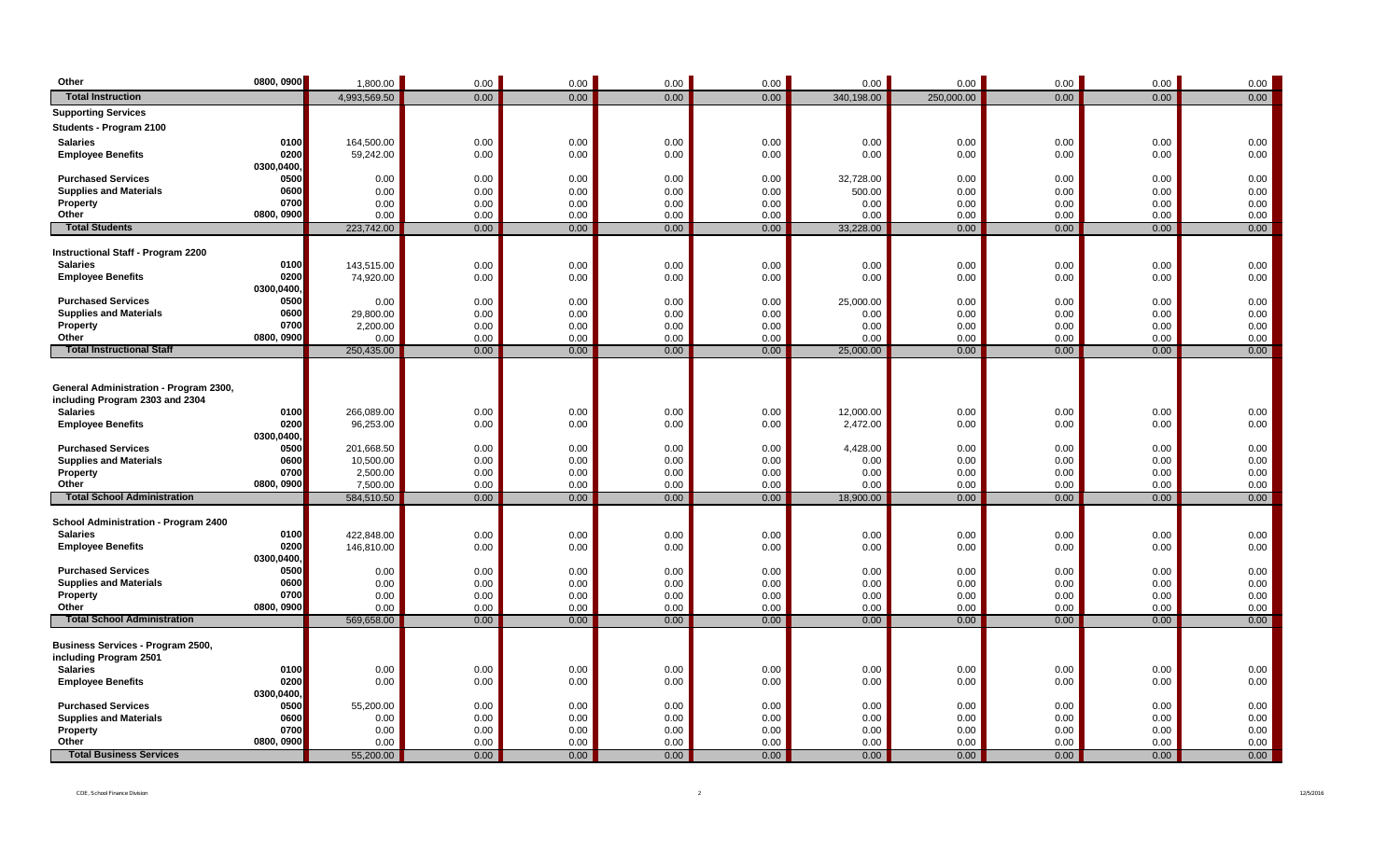| <b>Operations and Maintenance - Program</b><br>2600 |              |            |      |      |      |            |      |      |      |      |          |
|-----------------------------------------------------|--------------|------------|------|------|------|------------|------|------|------|------|----------|
| <b>Salaries</b>                                     | 0100         | 174,228.00 | 0.00 | 0.00 | 0.00 | 0.00       | 0.00 | 0.00 | 0.00 | 0.00 | 0.00     |
| <b>Employee Benefits</b>                            | 0200         | 68,793.00  | 0.00 | 0.00 | 0.00 | 0.00       | 0.00 | 0.00 | 0.00 | 0.00 | 0.00     |
|                                                     | 0300,0400,   |            |      |      |      |            |      |      |      |      |          |
| <b>Purchased Services</b>                           | 0500         | 140,800.00 | 0.00 | 0.00 | 0.00 | 0.00       | 0.00 | 0.00 | 0.00 | 0.00 | 0.00     |
| <b>Supplies and Materials</b>                       | 0600         | 166,800.00 | 0.00 | 0.00 | 0.00 | 0.00       | 0.00 | 0.00 | 0.00 | 0.00 | $0.00\,$ |
| Property                                            | 0700         | 1,000.00   | 0.00 | 0.00 | 0.00 | 0.00       | 0.00 | 0.00 | 0.00 | 0.00 | 0.00     |
| Other                                               | 0800, 0900   | 0.00       | 0.00 | 0.00 | 0.00 | 0.00       | 0.00 | 0.00 | 0.00 | 0.00 | 0.00     |
| <b>Total Operations and Maintenance</b>             |              | 551,621.00 | 0.00 | 0.00 | 0.00 | 0.00       | 0.00 | 0.00 | 0.00 | 0.00 | 0.00     |
|                                                     |              |            |      |      |      |            |      |      |      |      |          |
|                                                     |              |            |      |      |      |            |      |      |      |      |          |
| <b>Student Transportation - Program 2700</b>        |              |            |      |      |      |            |      |      |      |      |          |
| <b>Salaries</b>                                     | 0100<br>0200 | 186,737.00 | 0.00 | 0.00 | 0.00 | 0.00       | 0.00 | 0.00 | 0.00 | 0.00 | 0.00     |
| <b>Employee Benefits</b>                            | 0300,0400,   | 46,487.00  | 0.00 | 0.00 | 0.00 | 0.00       | 0.00 | 0.00 | 0.00 | 0.00 | 0.00     |
| <b>Purchased Services</b>                           | 0500         | 38,000.00  | 0.00 | 0.00 | 0.00 | 0.00       | 0.00 | 0.00 | 0.00 | 0.00 | 0.00     |
| <b>Supplies and Materials</b>                       | 0600         | 141,000.00 | 0.00 | 0.00 | 0.00 | 0.00       | 0.00 | 0.00 | 0.00 | 0.00 | 0.00     |
| Property                                            | 0700         | 1,000.00   | 0.00 | 0.00 | 0.00 | 0.00       | 0.00 | 0.00 | 0.00 | 0.00 | $0.00\,$ |
| Other                                               | 0800, 0900   | 1,000.00   | 0.00 | 0.00 | 0.00 | 0.00       | 0.00 | 0.00 | 0.00 | 0.00 | 0.00     |
| <b>Total Student Transportation</b>                 |              | 414,224.00 | 0.00 | 0.00 | 0.00 | 0.00       | 0.00 | 0.00 | 0.00 | 0.00 | 0.00     |
|                                                     |              |            |      |      |      |            |      |      |      |      |          |
| Central Support - Program 2800,                     |              |            |      |      |      |            |      |      |      |      |          |
| including Program 2801                              |              |            |      |      |      |            |      |      |      |      |          |
| <b>Salaries</b>                                     | 0100         | 47,586.00  | 0.00 | 0.00 | 0.00 | 0.00       | 0.00 | 0.00 | 0.00 | 0.00 | 0.00     |
| <b>Employee Benefits</b>                            | 0200         | 8,590.00   | 0.00 | 0.00 | 0.00 | 0.00       | 0.00 | 0.00 | 0.00 | 0.00 | 0.00     |
|                                                     | 0300,0400    |            |      |      |      |            |      |      |      |      |          |
| <b>Purchased Services</b>                           | ,0500        | 143,200.00 | 0.00 | 0.00 | 0.00 | 0.00       | 0.00 | 0.00 | 0.00 | 0.00 | 0.00     |
| <b>Supplies and Materials</b>                       | 0600         | 0.00       | 0.00 | 0.00 | 0.00 | 0.00       | 0.00 | 0.00 | 0.00 | 0.00 | 0.00     |
| Property                                            | 0700         | 12,900.00  | 0.00 | 0.00 | 0.00 | 0.00       | 0.00 | 0.00 | 0.00 | 0.00 | 0.00     |
| Other                                               | 0800, 0900   | 0.00       | 0.00 | 0.00 | 0.00 | 0.00       | 0.00 | 0.00 | 0.00 | 0.00 | 0.00     |
| <b>Total Central Support</b>                        |              | 212,276.00 | 0.00 | 0.00 | 0.00 | 0.00       | 0.00 | 0.00 | 0.00 | 0.00 | 0.00     |
| Other Support - Program 2900                        |              |            |      |      |      |            |      |      |      |      |          |
| <b>Salaries</b>                                     | 0100         | 0.00       | 0.00 | 0.00 | 0.00 | 0.00       | 0.00 | 0.00 | 0.00 | 0.00 | 0.00     |
| <b>Employee Benefits</b>                            | 0200         | 0.00       | 0.00 | 0.00 | 0.00 | 0.00       | 0.00 | 0.00 | 0.00 | 0.00 | 0.00     |
|                                                     | 0300,0400    |            |      |      |      |            |      |      |      |      |          |
| <b>Purchased Services</b>                           | ,0500        | 0.00       | 0.00 | 0.00 | 0.00 | 0.00       | 0.00 | 0.00 | 0.00 | 0.00 | 0.00     |
| <b>Supplies and Materials</b>                       | 0600         | 0.00       | 0.00 | 0.00 | 0.00 | 0.00       | 0.00 | 0.00 | 0.00 | 0.00 | 0.00     |
| Property                                            | 0700         | 0.00       | 0.00 | 0.00 | 0.00 | 0.00       | 0.00 | 0.00 | 0.00 | 0.00 | $0.00\,$ |
| Other                                               | 0800, 0900   | 0.00       | 0.00 | 0.00 | 0.00 | 0.00       | 0.00 | 0.00 | 0.00 | 0.00 | 0.00     |
| <b>Total Other Support</b>                          |              | 0.00       | 0.00 | 0.00 | 0.00 | 0.00       | 0.00 | 0.00 | 0.00 | 0.00 | 0.00     |
|                                                     |              |            |      |      |      |            |      |      |      |      |          |
| Food Service Operations - Program 3100              |              |            |      |      |      |            |      |      |      |      |          |
| <b>Salaries</b>                                     | 0100         | 0.00       | 0.00 | 0.00 | 0.00 | 183,920.00 | 0.00 | 0.00 | 0.00 | 0.00 | 0.00     |
| <b>Employee Benefits</b>                            | 0200         | 0.00       | 0.00 | 0.00 | 0.00 | 109,195.00 | 0.00 | 0.00 | 0.00 | 0.00 | 0.00     |
|                                                     | 0300,0400    |            |      |      |      |            |      |      |      |      |          |
| <b>Purchased Services</b>                           | ,0500        | 0.00       | 0.00 | 0.00 | 0.00 | 0.00       | 0.00 | 0.00 | 0.00 | 0.00 | 0.00     |
| <b>Supplies and Materials</b>                       | 0600         | 0.00       | 0.00 | 0.00 | 0.00 | 165,385.00 | 0.00 | 0.00 | 0.00 | 0.00 | $0.00\,$ |
| Property                                            | 0700         | 0.00       | 0.00 | 0.00 | 0.00 | 0.00       | 0.00 | 0.00 | 0.00 | 0.00 | 0.00     |
| Other                                               | 0800, 0900   | 0.00       | 0.00 | 0.00 | 0.00 | 0.00       | 0.00 | 0.00 | 0.00 | 0.00 | 0.00     |
| <b>Total Other Support</b>                          |              | 0.00       | 0.00 | 0.00 | 0.00 | 458,500.00 | 0.00 | 0.00 | 0.00 | 0.00 | 0.00     |
| <b>Enterprise Operatings - Program 3200</b>         |              |            |      |      |      |            |      |      |      |      |          |
| <b>Salaries</b>                                     | 0100         | 0.00       | 0.00 | 0.00 | 0.00 | 0.00       | 0.00 | 0.00 | 0.00 | 0.00 | 0.00     |
| <b>Employee Benefits</b>                            | 0200         | 0.00       | 0.00 | 0.00 | 0.00 | 0.00       | 0.00 | 0.00 | 0.00 | 0.00 | 0.00     |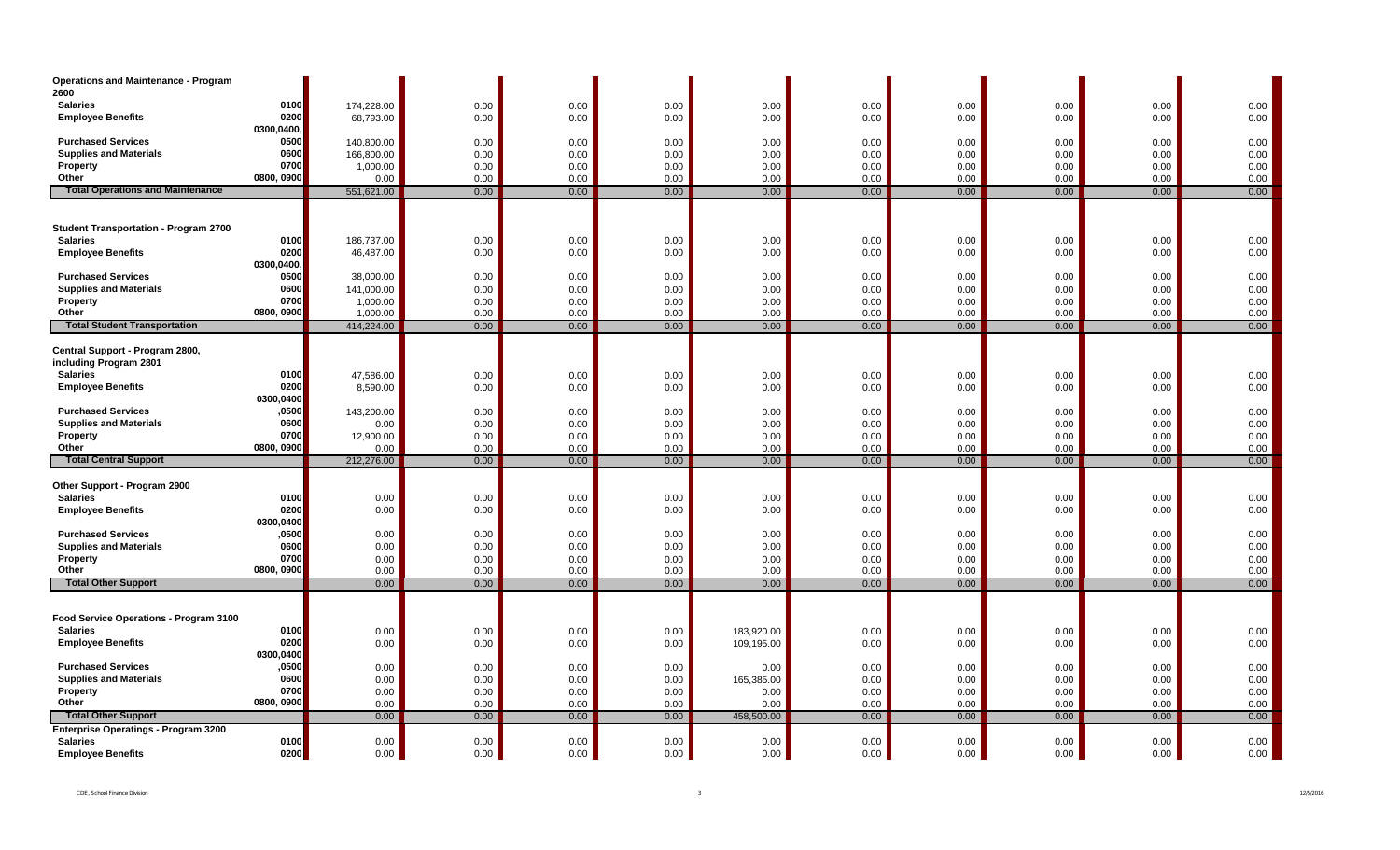|                                                     | 0300,0400          |              |              |              |              |              |              |              |              |              |              |
|-----------------------------------------------------|--------------------|--------------|--------------|--------------|--------------|--------------|--------------|--------------|--------------|--------------|--------------|
| <b>Purchased Services</b>                           | ,0500              | 0.00         | 0.00         | 0.00         | 0.00         | 0.00         | 0.00         | 0.00         | 0.00         | 0.00         | 0.00         |
| <b>Supplies and Materials</b>                       | 0600               | 0.00         | 0.00         | 0.00         | 0.00         | 0.00         | 0.00         | 0.00         | 0.00         | 0.00         | $0.00\,$     |
| Property                                            | 0700               | 0.00         | 0.00         | 0.00         | 0.00         | 0.00         | 0.00         | 0.00         | 0.00         | 0.00         | 0.00         |
| Other                                               | 0800, 0900         | 0.00         | 0.00         | 0.00         | 0.00         | 0.00         | 0.00         | 0.00         | 0.00         | 0.00         | 0.00         |
| <b>Total Enterprise Operations</b>                  |                    | 0.00         | 0.00         | 0.00         | 0.00         | 0.00         | 0.00         | 0.00         | 0.00         | 0.00         | 0.00         |
| <b>Community Services - Program 3300</b>            |                    |              |              |              |              |              |              |              |              |              |              |
| <b>Salaries</b>                                     | 0100               | 0.00         | 0.00         | 0.00         | 0.00         | 0.00         | 0.00         | 0.00         | 0.00         | 0.00         | 0.00         |
| <b>Employee Benefits</b>                            | 0200               | 0.00         | 0.00         | 0.00         | 0.00         | 0.00         | 0.00         | 0.00         | 0.00         | 0.00         | 0.00         |
|                                                     | 0300,0400          |              |              |              |              |              |              |              |              |              |              |
| <b>Purchased Services</b>                           | ,0500              | 0.00         | 0.00         | 0.00         | 0.00         | 0.00         | 0.00         | 0.00         | 0.00         | 0.00         | 0.00         |
| <b>Supplies and Materials</b>                       | 0600               | 0.00         | 0.00         | 0.00         | 0.00         | 0.00         | 0.00         | 0.00         | 0.00         | 0.00         | 0.00         |
| Property                                            | 0700               | 0.00         | 0.00         | 0.00         | 0.00         | 0.00         | 0.00         | 0.00         | 0.00         | 0.00         | 0.00         |
| Other                                               | 0800, 0900         | 0.00         | 0.00         | 0.00         | 0.00         | 0.00         | 0.00         | 0.00         | 0.00         | 0.00         | 0.00         |
| <b>Total Community Services</b>                     |                    | 0.00         | 0.00         | 0.00         | 0.00         | 0.00         | 0.00         | 0.00         | 0.00         | 0.00         | 0.00         |
|                                                     |                    |              |              |              |              |              |              |              |              |              |              |
| <b>Education for Adults - Program 3400</b>          |                    |              |              |              |              |              |              |              |              |              |              |
| <b>Salaries</b>                                     | 0100               | 0.00         | 0.00         | 0.00         | 0.00         | 0.00         | 0.00         | 0.00         | 0.00         | 0.00         | 0.00         |
| <b>Employee Benefits</b>                            | 0200               | 0.00         | 0.00         | 0.00         | 0.00         | 0.00         | 0.00         | 0.00         | 0.00         | 0.00         | 0.00         |
|                                                     | 0300,0400          |              |              |              |              |              |              |              |              |              |              |
| <b>Purchased Services</b>                           | ,0500              | 0.00         | 0.00         | 0.00         | 0.00         | 0.00         | 0.00         | 0.00         | 0.00         | 0.00         | 0.00         |
| <b>Supplies and Materials</b>                       | 0600               | 0.00         | 0.00         | 0.00         | 0.00         | 0.00         | 0.00         | 0.00         | 0.00         | 0.00         | 0.00         |
| Property                                            | 0700               | 0.00         | 0.00         | 0.00         | 0.00         | 0.00         | 0.00         | 0.00         | 0.00         | 0.00         | 0.00         |
| Other<br><b>Total Education for Adults Services</b> | 0800, 0900         | 0.00         | 0.00         | 0.00         | 0.00         | 0.00         | 0.00         | 0.00         | 0.00         | 0.00         | 0.00         |
|                                                     |                    | 0.00         | 0.00         | 0.00         | 0.00         | 0.00         | 0.00         | 0.00         | 0.00         | 0.00         | 0.00         |
| <b>Total Supporting Services</b>                    |                    | 2,861,666.50 | 0.00         | 0.00         | 0.00         | 458,500.00   | 77,128.00    | 0.00         | 0.00         | 0.00         | 0.00         |
|                                                     |                    |              |              |              |              |              |              |              |              |              |              |
|                                                     |                    |              |              |              |              |              |              |              |              |              |              |
|                                                     |                    |              |              |              |              |              |              |              |              |              |              |
| Property - Program 4000<br><b>Salaries</b>          | 0100               |              |              |              |              |              |              |              |              |              |              |
| <b>Employee Benefits</b>                            | 0200               | 0.00<br>0.00 | 0.00<br>0.00 | 0.00<br>0.00 | 0.00<br>0.00 | 0.00<br>0.00 | 0.00<br>0.00 | 0.00<br>0.00 | 0.00<br>0.00 | 0.00<br>0.00 | 0.00<br>0.00 |
|                                                     | 0300,0400          |              |              |              |              |              |              |              |              |              |              |
| <b>Purchased Services</b>                           | ,0500              | 0.00         | 0.00         | 0.00         | 0.00         | 0.00         | 0.00         | 0.00         | 0.00         | 0.00         | 0.00         |
| <b>Supplies and Materials</b>                       | 0600               | 0.00         | 0.00         | 0.00         | 0.00         | 0.00         | 0.00         | 0.00         | 0.00         | 0.00         | 0.00         |
| Property                                            | 0700               | 0.00         | 0.00         | 0.00         | 0.00         | 0.00         | 0.00         | 0.00         | 0.00         | 0.00         | 0.00         |
| Other                                               | 0800, 0900         | 0.00         | 0.00         | 0.00         | 0.00         | 0.00         | 0.00         | 0.00         | 0.00         | 0.00         | 0.00         |
| <b>Total Property</b>                               |                    | 0.00         | 0.00         | 0.00         | 0.00         | 0.00         | 0.00         | 0.00         | 0.00         | 0.00         | 0.00         |
|                                                     |                    |              |              |              |              |              |              |              |              |              |              |
| Other Uses - Program 5000s - including              |                    |              |              |              |              |              |              |              |              |              |              |
| <b>Transfers Out and/or Allocations Out as</b>      |                    |              |              |              |              |              |              |              |              |              |              |
| an expenditure                                      |                    |              |              |              |              |              |              |              |              |              |              |
| <b>Salaries</b>                                     | 0100               | N/A          | N/A          | N/A          | N/A          | N/A          | N/A          | N/A          | N/A          | N/A          | N/A          |
| <b>Employee Benefits</b>                            | 0200               | N/A          | N/A          | N/A          | N/A          | N/A          | N/A          | N/A          | N/A          | N/A          | N/A          |
| <b>Purchased Services</b>                           | 0300,0400<br>,0500 | N/A          | N/A          | N/A          | N/A          | N/A          | N/A          | N/A          | N/A          | N/A          | N/A          |
| <b>Supplies and Materials</b>                       | 0600               | N/A          | N/A          | N/A          | N/A          | N/A          | N/A          | N/A          | N/A          | N/A          |              |
| Property                                            | 0700               | N/A          | N/A          | N/A          | N/A          | N/A          | N/A          | N/A          | N/A          | N/A          | N/A<br>N/A   |
| Other                                               | 0800, 0900         | 0.00         | 0.00         | 0.00         | 0.00         | 0.00         | 0.00         | 0.00         | 0.00         | 0.00         | 0.00         |
| <b>Total Other Uses</b>                             |                    | 0.00         | 0.00         | 0.00         | 0.00         | 0.00         | 0.00         | 0.00         | 0.00         | 0.00         | 0.00         |
|                                                     |                    |              |              |              |              |              |              |              |              |              |              |
| <b>TOTAL EXPENDITURES</b>                           |                    | 7,855,236.00 | 0.00         | 0.00         | 0.00         | 458,500.00   | 417,326.00   | 250,000.00   | 0.00         | 0.00         | 0.00         |
|                                                     |                    |              |              |              |              |              |              |              |              |              |              |
| <b>RESERVES</b>                                     |                    |              |              |              |              |              |              |              |              |              |              |
| Other Reserved Fund Balance -<br>Program 9900       | 0840               | 4,214,972.00 | 0.00         | 0.00         | 0.00         | 0.00         | 2,076.00     | 193,116.00   | 0.00         | 0.00         | 0.00         |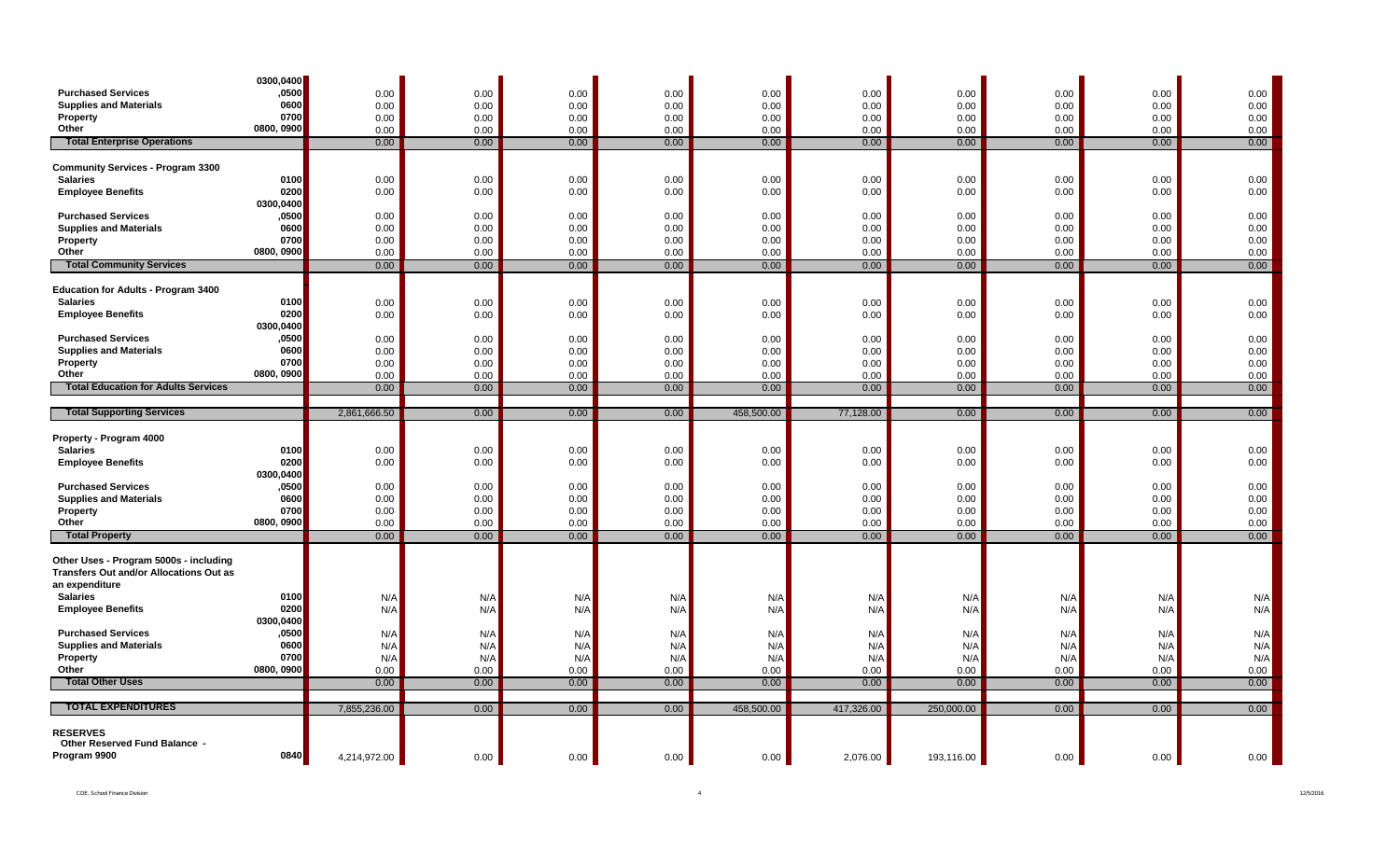| Other Restricted Reserves: 932X                                                                                                                                                     | 0840 | 0.00          | 0.00 | 0.00 | 0.00 | 0.00       | 0.00       | 0.00       | 0.00 | 0.00 | 0.00 |
|-------------------------------------------------------------------------------------------------------------------------------------------------------------------------------------|------|---------------|------|------|------|------------|------------|------------|------|------|------|
| Reserved Fund Balance - Program 9100<br><b>District Emergency Reserve - Program</b>                                                                                                 | 0840 | 0.00          | 0.00 | 0.00 | 0.00 | 0.00       | 0.00       | 0.00       | 0.00 | 0.00 | 0.00 |
| 9315                                                                                                                                                                                | 0840 | 0.00          | 0.00 | 0.00 | 0.00 | 0.00       | 0.00       | 0.00       | 0.00 | 0.00 | 0.00 |
| Reserve for TABOR 3% - Program 9321<br>Res. for TABOR - Multi-Year Obligations                                                                                                      | 0840 | 0.00          | 0.00 | 0.00 | 0.00 | 0.00       | 0.00       | 0.00       | 0.00 | 0.00 | 0.00 |
| Program 9322                                                                                                                                                                        | 0840 | 260,000.00    | 0.00 | 0.00 | 0.00 | 0.00       | 0.00       | 0.00       | 0.00 | 0.00 | 0.00 |
| <b>TOTAL RESERVES</b>                                                                                                                                                               |      | 4,474,972.00  | 0.00 | 0.00 | 0.00 | 0.00       | 2,076.00   | 193,116.00 | 0.00 | 0.00 | 0.00 |
|                                                                                                                                                                                     |      |               |      |      |      |            |            |            |      |      |      |
| <b>TOTAL EXPENDITURES &amp; RESERVES</b>                                                                                                                                            |      | 12,330,208.00 | 0.00 | 0.00 | 0.00 | 458,500.00 | 419,402.00 | 443,116.00 | 0.00 | 0.00 | 0.00 |
| <b>NON-APPROPRIATED RESERVE -</b><br>Program 9200                                                                                                                                   |      | 0.00          | 0.00 | 0.00 | 0.00 | 0.00       | 0.00       | 0.00       | 0.00 | 0.00 | 0.00 |
| TOTAL AVAILABLE BEGINNING FUND<br><b>BALANCE &amp; REVENUES LESS TOTAL</b><br><b>EXPENDITURES &amp; RESERVES LESS</b><br><b>NON-APPROPRIATED RESERVES</b><br>(Should Equal Zero (0) |      | 0.00          | 0.00 | 0.00 | 0.00 | 0.00       | 0.00       | 0.00       | 0.00 | 0.00 | 0.00 |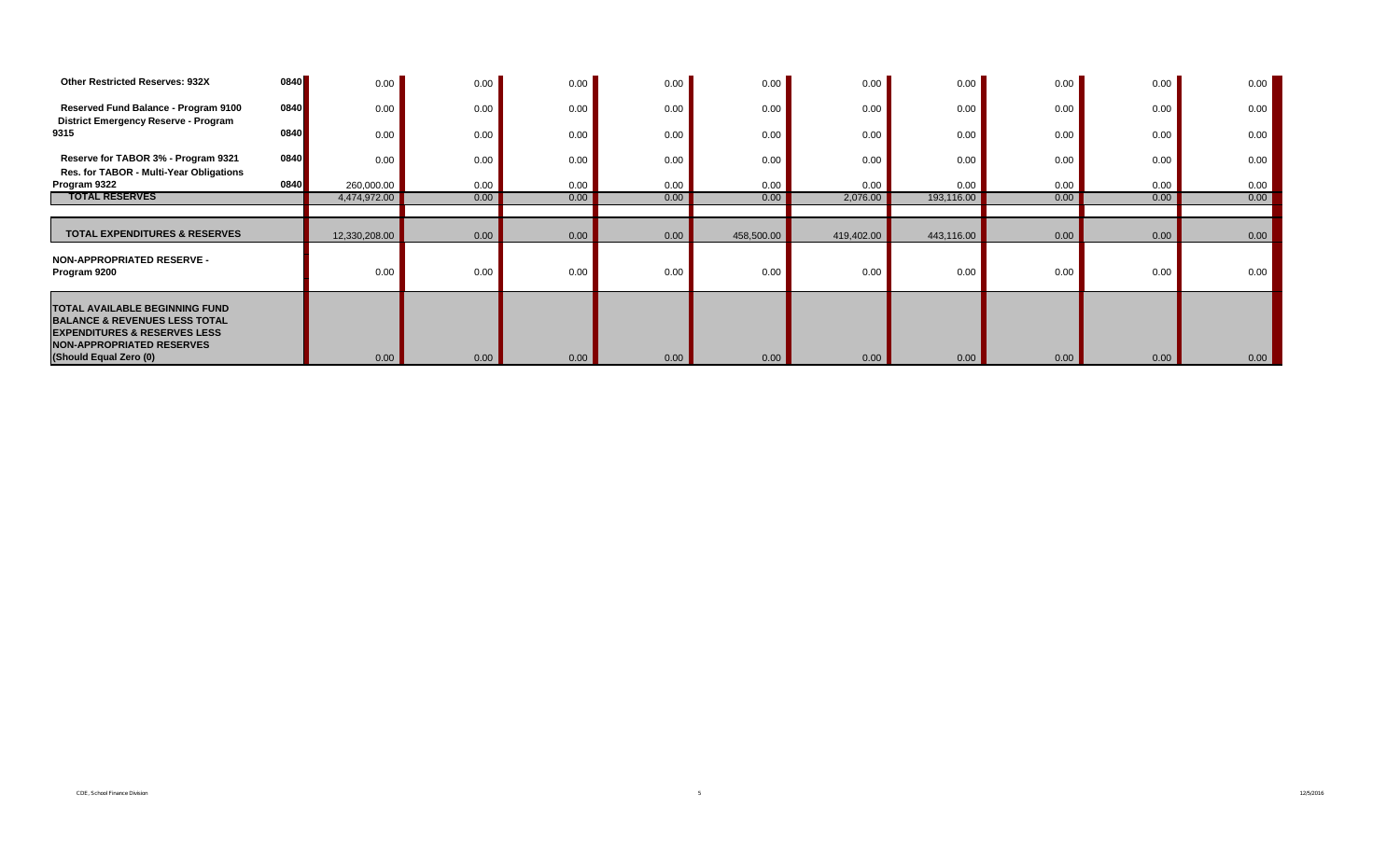| 30<br><b>Debt Service Fund</b> | 31<br><b>Bond Redemption</b> | 39<br><b>COP Debt</b>        | 41<br><b>Building Fund</b>   | 42<br>Special Building &<br><b>Technology</b> | 43<br><b>Capital Reserve</b><br><b>Capital Projects</b> | 50<br><b>Enterprise Funds</b> | 51<br>DO NOT USE             | 60<br><b>Internal Service</b> | 63<br><b>Risk-Related</b><br><b>Activity</b> | 64<br><b>Risk Related</b><br><b>Activity</b> | <b>Fiduciary: Trust</b><br>and Other Agency<br>Funds: 70, 71, 75-<br>79 | 72<br><b>Private-Purpose</b><br><b>Trust</b> |
|--------------------------------|------------------------------|------------------------------|------------------------------|-----------------------------------------------|---------------------------------------------------------|-------------------------------|------------------------------|-------------------------------|----------------------------------------------|----------------------------------------------|-------------------------------------------------------------------------|----------------------------------------------|
| FY2016-2017<br><b>Budget</b>   | FY2016-2017<br><b>Budget</b> | FY2016-2017<br><b>Budget</b> | FY2016-2017<br><b>Budget</b> | FY2016-2017<br><b>Budget</b>                  | FY2016-2017<br><b>Budget</b>                            | FY2016-2017<br><b>Budget</b>  | FY2016-2017<br><b>Budget</b> | FY2016-2017<br><b>Budget</b>  | FY2016-2017<br><b>Budget</b>                 | FY2016-2017<br><b>Budget</b>                 | FY2016-2017<br><b>Budget</b>                                            | FY2016-2017<br><b>Budget</b>                 |
| See Fund 31                    |                              |                              |                              |                                               |                                                         |                               |                              |                               | See Fund 64                                  |                                              |                                                                         | See Fund 70                                  |
| 0.00                           | 0.00                         | 0.00                         | 0.00                         | 0.00                                          | 984,597.00                                              | 0.00                          | 0.00                         | 0.00                          | 0.00                                         | 0.00                                         | 0.00                                                                    | 28,814.00                                    |
| 0.00                           | 0.00                         | 0.00                         | 0.00                         | 0.00                                          | 3,960.00                                                | 0.00                          | 0.00                         | 0.00                          | 0.00                                         | $0.00\,$                                     | 0.00                                                                    | 5,000.00                                     |
| 0.00                           | 0.00                         | 0.00                         | 0.00                         | $0.00\,$                                      | 0.00                                                    | 0.00                          | 0.00                         | 0.00                          | 0.00                                         | $0.00\,$                                     | 0.00                                                                    | 0.00                                         |
| 0.00                           | 0.00                         | 0.00                         | 0.00                         | 0.00                                          | 338,786.83                                              | 0.00                          | 0.00                         | 0.00                          | 0.00                                         | 0.00                                         | 0.00                                                                    | $0.00\,$                                     |
| 0.00                           | 0.00                         | 0.00                         | 0.00                         | 0.00                                          | 0.00                                                    | 0.00                          | 0.00                         | 0.00                          | 0.00                                         | 0.00                                         | 0.00                                                                    | 0.00                                         |
| 0.00                           | 0.00                         | 0.00                         | 0.00                         | 0.00                                          | 342,746.83                                              | 0.00                          | 0.00                         | 0.00                          | 0.00                                         | 0.00                                         | 0.00                                                                    | 5,000.00                                     |
|                                |                              |                              |                              |                                               |                                                         |                               |                              |                               |                                              |                                              |                                                                         |                                              |
| 0.00                           | 0.00                         | 0.00                         | 0.00                         | 0.00                                          | 1,327,343.83                                            | 0.00                          | 0.00                         | 0.00                          | 0.00                                         | 0.00                                         | 0.00                                                                    | 33,814.00                                    |
| 0.00                           | 0.00                         | 0.00                         | 0.00                         | 0.00                                          | 0.00                                                    | 0.00                          | 0.00                         | 0.00                          | 0.00                                         | 0.00                                         | 0.00                                                                    | 0.00                                         |
| 0.00                           | 0.00                         | 0.00                         | 0.00                         | 0.00                                          | 0.00                                                    | 0.00                          | 0.00                         | 0.00                          | 0.00                                         | 0.00                                         | 0.00                                                                    | 0.00                                         |
| 0.00                           | 0.00                         | 0.00                         | 0.00                         | $0.00\,$                                      | 0.00                                                    | 0.00                          | 0.00                         | 0.00                          | 0.00                                         | 0.00                                         | 0.00                                                                    | $0.00\,$                                     |
| 0.00                           | 0.00                         | 0.00                         | 0.00                         | 0.00                                          | 1,327,343.83                                            | 0.00                          | 0.00                         | 0.00                          | 0.00                                         | 0.00                                         | 0.00                                                                    | 33,814.00                                    |
|                                |                              |                              |                              |                                               |                                                         |                               |                              |                               |                                              |                                              |                                                                         |                                              |
| 0.00<br>0.00                   | 0.00<br>0.00                 | 0.00<br>0.00                 | 0.00<br>0.00                 | 0.00<br>0.00                                  | 0.00<br>0.00                                            | 0.00<br>0.00                  | 0.00<br>0.00                 | 0.00<br>0.00                  | 0.00<br>0.00                                 | 0.00<br>0.00                                 | 0.00<br>0.00                                                            | $0.00\,$<br>0.00                             |
| 0.00<br>0.00<br>0.00           | $0.00\,$<br>0.00<br>0.00     | 0.00<br>0.00<br>0.00         | 0.00<br>0.00<br>0.00         | 0.00<br>$0.00\,$<br>0.00                      | 557,625.25<br>0.00<br>0.00                              | 0.00<br>0.00<br>0.00          | 0.00<br>0.00<br>0.00         | 0.00<br>0.00<br>0.00          | 0.00<br>0.00<br>0.00                         | 0.00<br>0.00<br>0.00                         | 0.00<br>0.00<br>0.00                                                    | $0.00\,$<br>5,000.00<br>0.00                 |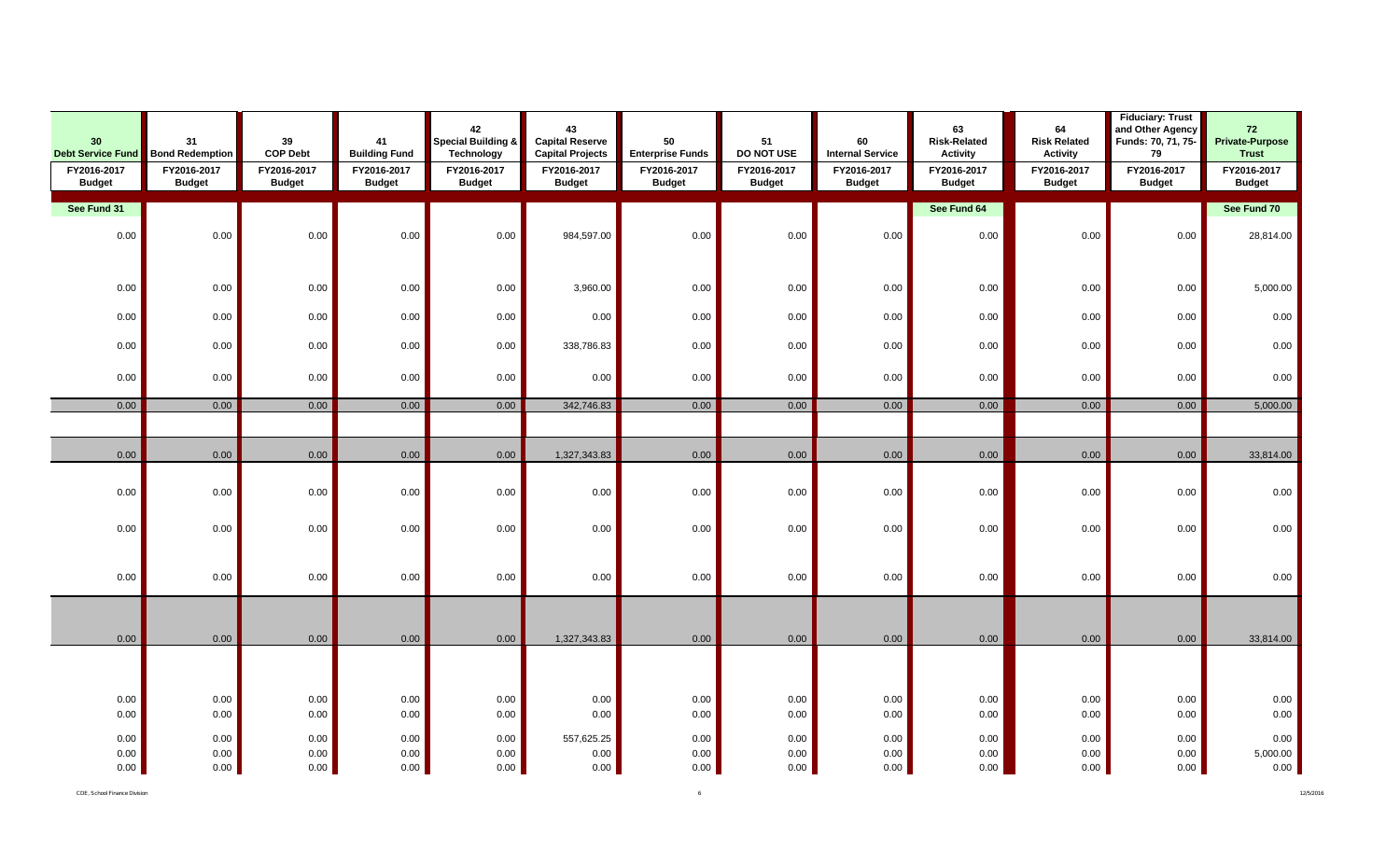| 0.00                                        | 0.00             | 0.00                 | 0.00                                        | 0.00             | 0.00             | 0.00         | 0.00             | 0.00                 | 0.00             | 0.00                 | 0.00         | 0.00                                                |
|---------------------------------------------|------------------|----------------------|---------------------------------------------|------------------|------------------|--------------|------------------|----------------------|------------------|----------------------|--------------|-----------------------------------------------------|
| 0.00                                        | 0.00             | 0.00                 | 0.00                                        | 0.00             | 557,625.25       | 0.00         | 0.00             | 0.00                 | 0.00             | 0.00                 | 0.00         | 5,000.00                                            |
|                                             |                  |                      |                                             |                  |                  |              |                  |                      |                  |                      |              |                                                     |
|                                             |                  |                      |                                             |                  |                  |              |                  |                      |                  |                      |              |                                                     |
| $0.00\,$<br>0.00                            | $0.00\,$<br>0.00 | $0.00\,$<br>0.00     | $0.00\,$<br>0.00                            | $0.00\,$<br>0.00 | $0.00\,$<br>0.00 | 0.00<br>0.00 | $0.00\,$<br>0.00 | $0.00\,$<br>0.00     | $0.00\,$<br>0.00 | $0.00\,$<br>$0.00\,$ | 0.00<br>0.00 | $0.00\,$<br>0.00                                    |
|                                             |                  |                      |                                             |                  |                  |              |                  |                      |                  |                      |              |                                                     |
| 0.00                                        | 0.00             | 0.00                 | 0.00                                        | 0.00             | $0.00\,$         | 0.00         | 0.00             | $0.00\,$             | 0.00             | $0.00\,$             | 0.00         | $0.00\,$                                            |
| 0.00                                        | 0.00             | 0.00                 | 0.00                                        | 0.00             | 0.00             | 0.00         | 0.00             | $0.00\,$             | 0.00             | $0.00\,$             | 0.00         | $0.00\,$                                            |
| 0.00                                        | $0.00\,$         | 0.00                 | 0.00                                        | 0.00             | 0.00             | 0.00         | 0.00             | $0.00\,$             | 0.00             | $0.00\,$             | 0.00         | $0.00$<br>$0.00$                                    |
| 0.00                                        | $0.00\,$         | 0.00                 | 0.00                                        | 0.00             | 0.00             | 0.00         | 0.00             | $0.00\,$             | $0.00\,$         | 0.00                 | 0.00         |                                                     |
| 0.00                                        | 0.00             | 0.00                 | 0.00                                        | 0.00             | 0.00             | 0.00         | 0.00             | 0.00                 | 0.00             | 0.00                 | 0.00         | 0.00                                                |
|                                             |                  |                      |                                             |                  |                  |              |                  |                      |                  |                      |              |                                                     |
| 0.00                                        | $0.00\,$         | $0.00\,$             | $0.00\,$                                    | $0.00\,$         | $0.00\,$         | 0.00         | $0.00\,$         | $0.00\,$             | $0.00\,$         | $0.00\,$             | 0.00         | $0.00\,$                                            |
| $0.00\,$                                    | $0.00\,$         | $0.00\,$             | $0.00\,$                                    | 0.00             | 0.00             | $0.00\,$     | 0.00             | $0.00\,$             | 0.00             | $0.00\,$             | 0.00         | $0.00\,$                                            |
|                                             |                  |                      |                                             |                  |                  |              |                  |                      |                  |                      |              |                                                     |
| 0.00                                        | $0.00\,$         | 0.00                 | 0.00                                        | 0.00             | $0.00\,$         | 0.00         | 0.00             | $0.00\,$             | 0.00             | $0.00\,$             | 0.00         | $0.00\,$                                            |
| 0.00<br>0.00                                | $0.00\,$         | 0.00                 | $0.00\,$<br>0.00                            | 0.00<br>0.00     | $0.00\,$<br>0.00 | 0.00<br>0.00 | $0.00\,$<br>0.00 | $0.00\,$             | 0.00<br>0.00     | $0.00\,$<br>$0.00\,$ | 0.00         | $0.00\,$                                            |
| 0.00                                        | 0.00<br>0.00     | 0.00<br>0.00         | 0.00                                        | 0.00             | 0.00             | 0.00         | 0.00             | $0.00\,$<br>$0.00\,$ | 0.00             | 0.00                 | 0.00<br>0.00 | $0.00$<br>0.00                                      |
| 0.00                                        | 0.00             | 0.00                 | 0.00                                        | 0.00             | 0.00             | 0.00         | 0.00             | 0.00                 | 0.00             | 0.00                 | 0.00         | 0.00                                                |
|                                             |                  |                      |                                             |                  |                  |              |                  |                      |                  |                      |              |                                                     |
|                                             |                  |                      |                                             |                  |                  |              |                  |                      |                  |                      |              |                                                     |
| $0.00\,$<br>0.00                            | 0.00<br>0.00     | $0.00\,$<br>$0.00\,$ | $0.00\,$<br>$0.00\,$                        | $0.00\,$<br>0.00 | $0.00\,$<br>0.00 | 0.00<br>0.00 | $0.00\,$<br>0.00 | 0.00<br>$0.00\,$     | $0.00\,$<br>0.00 | $0.00\,$<br>$0.00\,$ | 0.00<br>0.00 | $0.00\,$<br>0.00                                    |
|                                             |                  |                      |                                             |                  |                  |              |                  |                      |                  |                      |              |                                                     |
| 0.00                                        | $0.00\,$         | 0.00                 | 0.00                                        | 0.00             | 0.00             | 0.00         | 0.00             | 0.00                 | 0.00             | 0.00                 | 0.00         | $0.00\,$                                            |
| 0.00                                        | $0.00\,$         | 0.00                 | 0.00                                        | 0.00             | 0.00             | 0.00         | 0.00             | 0.00                 | 0.00             | $0.00\,$             | 0.00         | $0.00\,$                                            |
| 0.00                                        | 0.00             | 0.00                 | 0.00                                        | 0.00             | 0.00             | 0.00         | 0.00             | $0.00\,$             | 0.00             | $0.00\,$             | 0.00         | $0.00$<br>$0.00$                                    |
| 0.00                                        | $0.00\,$         | 0.00                 | 0.00                                        | 0.00             | 0.00             | 0.00         | 0.00             | $0.00\,$             | 0.00             | 0.00                 | 0.00         |                                                     |
| 0.00                                        | 0.00             | 0.00                 | 0.00                                        | 0.00             | 0.00             | 0.00         | 0.00             | 0.00                 | 0.00             | 0.00                 | 0.00         | 0.00                                                |
|                                             |                  |                      |                                             |                  |                  |              |                  |                      |                  |                      |              |                                                     |
|                                             | $0.00\,$         | 0.00                 |                                             | 0.00             | $0.00\,$         | $0.00\,$     | $0.00\,$         | $0.00\,$             | 0.00             | $0.00\,$             | 0.00         |                                                     |
| $\begin{array}{c} 0.00 \\ 0.00 \end{array}$ | $0.00\,$         | $0.00\,$             | $\begin{array}{c} 0.00 \\ 0.00 \end{array}$ | 0.00             | 0.00             | 0.00         | 0.00             | $0.00\,$             | 0.00             | 0.00                 | 0.00         | $0.00\,$ 0.00                                       |
|                                             |                  |                      |                                             |                  |                  |              |                  |                      |                  |                      |              |                                                     |
| $0.00\,$                                    | $0.00\,$         | 0.00                 | 0.00                                        | 0.00             | $0.00\,$         | 0.00         | 0.00             | $0.00\,$             | 0.00             | $0.00\,$             | $0.00\,$     | $0.00\,$                                            |
| 0.00<br>0.00                                | 0.00<br>$0.00\,$ | 0.00<br>0.00         | 0.00<br>0.00                                | 0.00<br>0.00     | 0.00<br>0.00     | 0.00<br>0.00 | 0.00<br>$0.00\,$ | $0.00\,$<br>$0.00\,$ | 0.00<br>0.00     | $0.00\,$<br>$0.00\,$ | 0.00<br>0.00 |                                                     |
| 0.00                                        | $0.00\,$         | 0.00                 | 0.00                                        | 0.00             | 0.00             | 0.00         | $0.00\,$         | $0.00\,$             | 0.00             | $0.00\,$             | 0.00         | $\begin{array}{c} 0.00 \\ 0.00 \\ 0.00 \end{array}$ |
| 0.00                                        | 0.00             | 0.00                 | 0.00                                        | 0.00             | 0.00             | 0.00         | 0.00             | 0.00                 | 0.00             | 0.00                 | 0.00         | 0.00                                                |
|                                             |                  |                      |                                             |                  |                  |              |                  |                      |                  |                      |              |                                                     |
|                                             |                  |                      |                                             |                  |                  |              |                  |                      |                  |                      |              |                                                     |
| $0.00\,$                                    | $0.00\,$         | $0.00\,$             | $0.00\,$                                    | $0.00\,$         | $0.00\,$         | 0.00         | $0.00\,$         | 0.00                 | 0.00             | 0.00                 | $0.00\,$     | $0.00\,$                                            |
| $0.00\,$                                    | 0.00             | $0.00\,$             | $0.00\,$                                    | 0.00             | 0.00             | 0.00         | 0.00             | 0.00                 | 0.00             | $0.00\,$             | 0.00         | $0.00\,$                                            |
|                                             | 0.00             | 0.00                 | 0.00                                        | 0.00             | 0.00             | 0.00         | 0.00             | 0.00                 | 0.00             | 0.00                 | 0.00         |                                                     |
| 0.00<br>$0.00\,$                            | $0.00\,$         | 0.00                 | 0.00                                        | 0.00             | 0.00             | 0.00         | 0.00             | 0.00                 | 0.00             | $0.00\,$             | $0.00\,$     |                                                     |
| 0.00                                        | 0.00             | 0.00                 | 0.00                                        | 0.00             | 0.00             | 0.00         | 0.00             | 0.00                 | 0.00             | $0.00\,$             | $0.00\,$     | $\begin{array}{c} 0.00 \\ 0.00 \\ 0.00 \end{array}$ |
| 0.00                                        | $0.00\,$         | $0.00\,$             | $0.00\,$                                    | 0.00             | 0.00             | 0.00         | $0.00\,$         | $0.00\,$             | 0.00             | $0.00\,$             | 0.00         | $0.00\,$                                            |
| 0.00                                        | 0.00             | 0.00                 | 0.00                                        | 0.00             | 0.00             | 0.00         | 0.00             | 0.00                 | 0.00             | 0.00                 | 0.00         | 0.00                                                |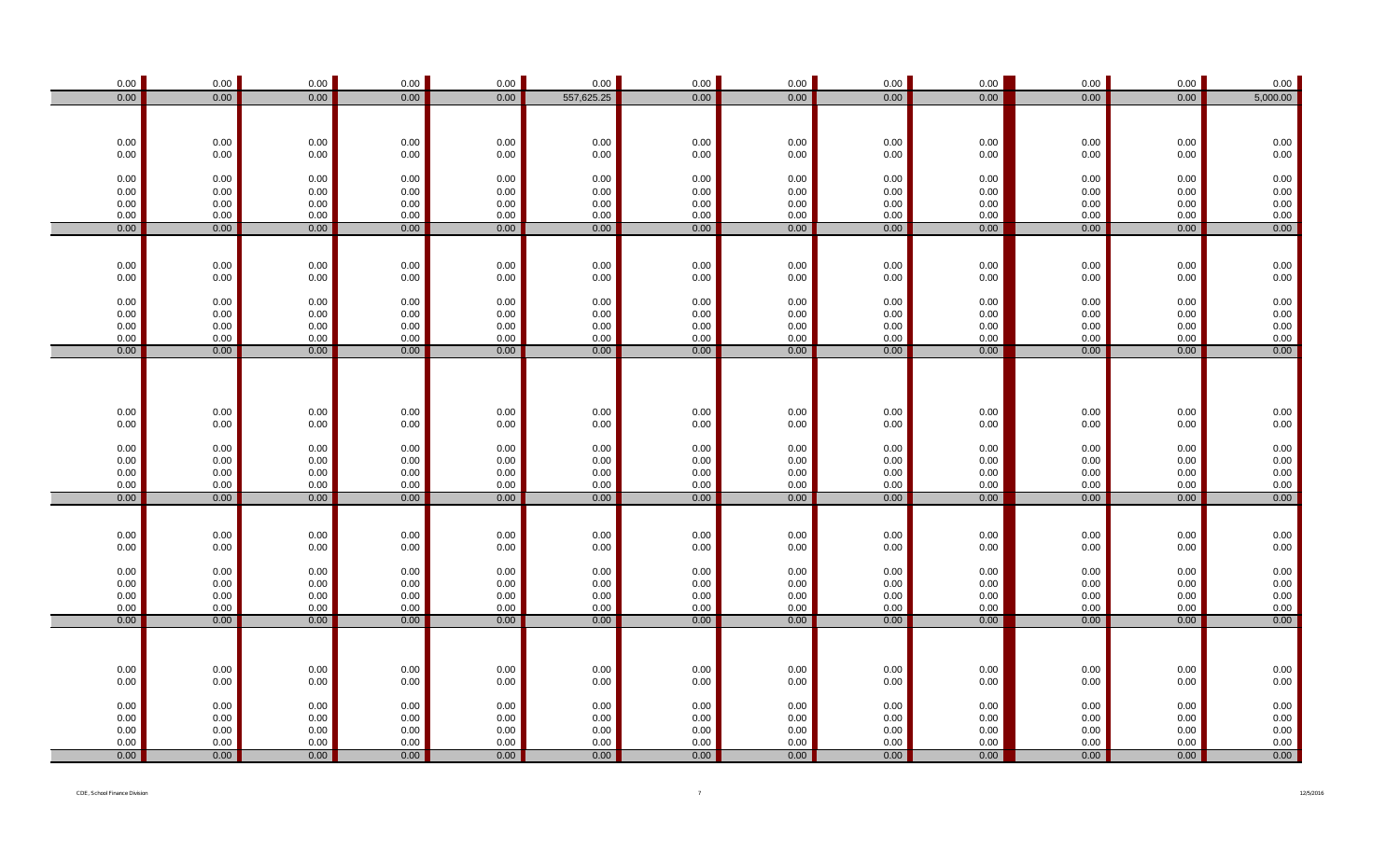| $0.00\,$         | $0.00\,$     | 0.00             | 0.00             | $0.00\,$         | 0.00              | $0.00\,$             | $0.00\,$             | $0.00\,$         | 0.00         | 0.00                 | 0.00             | $0.00\,$             |
|------------------|--------------|------------------|------------------|------------------|-------------------|----------------------|----------------------|------------------|--------------|----------------------|------------------|----------------------|
| 0.00             | 0.00         | 0.00             | 0.00             | 0.00             | 0.00              | 0.00                 | 0.00                 | 0.00             | 0.00         | 0.00                 | 0.00             | $0.00\,$             |
| 0.00             | 0.00         | 0.00             | $0.00\,$         | 0.00             | 0.00              | $0.00\,$             | $0.00\,$             | $0.00\,$         | 0.00         | $0.00\,$             | 0.00             | $0.00\,$             |
| 0.00             | 0.00         | 0.00             | $0.00\,$         | $0.00\,$         | 0.00              | 0.00                 | $0.00\,$             | 0.00             | 0.00         | $0.00\,$             | 0.00             | $0.00\,$             |
| 0.00<br>0.00     | 0.00<br>0.00 | 0.00<br>0.00     | 0.00<br>0.00     | $0.00\,$<br>0.00 | 11,231.90<br>0.00 | 0.00<br>0.00         | 0.00<br>0.00         | $0.00\,$<br>0.00 | 0.00<br>0.00 | 0.00<br>0.00         | 0.00<br>0.00     | 0.00<br>$0.00\,$     |
| 0.00             | 0.00         | 0.00             | 0.00             | 0.00             | 11,231.90         | 0.00                 | 0.00                 | 0.00             | 0.00         | 0.00                 | 0.00             | 0.00                 |
|                  |              |                  |                  |                  |                   |                      |                      |                  |              |                      |                  |                      |
|                  |              |                  |                  |                  |                   |                      |                      |                  |              |                      |                  |                      |
| $0.00\,$         | 0.00         | 0.00             | 0.00             | 0.00             | 0.00              | 0.00                 | 0.00                 | 0.00             | 0.00         | 0.00                 | 0.00             | $0.00\,$             |
| 0.00             | 0.00         | 0.00             | 0.00             | 0.00             | 0.00              | 0.00                 | 0.00                 | 0.00             | 0.00         | $0.00\,$             | 0.00             | $0.00\,$             |
| 0.00             | 0.00         | 0.00             | 0.00             | 0.00             | 0.00              | 0.00                 | $0.00\,$             | 0.00             | 0.00         | 0.00                 | 0.00             | $0.00\,$             |
| 0.00             | 0.00         | 0.00             | 0.00             | 0.00             | 0.00              | 0.00                 | 0.00                 | 0.00             | 0.00         | 0.00                 | 0.00             | $0.00\,$             |
| 0.00<br>0.00     | 0.00<br>0.00 | 0.00<br>0.00     | $0.00\,$<br>0.00 | 0.00<br>0.00     | 0.00<br>0.00      | 0.00<br>$0.00\,$     | $0.00\,$<br>$0.00\,$ | 0.00<br>$0.00\,$ | 0.00<br>0.00 | $0.00\,$<br>$0.00\,$ | 0.00<br>0.00     | $0.00\,$<br>0.00     |
| 0.00             | 0.00         | 0.00             | 0.00             | 0.00             | 0.00              | 0.00                 | 0.00                 | 0.00             | 0.00         | 0.00                 | 0.00             | 0.00                 |
|                  |              |                  |                  |                  |                   |                      |                      |                  |              |                      |                  |                      |
|                  |              |                  |                  |                  |                   |                      |                      |                  |              |                      |                  |                      |
| $0.00\,$         | $0.00\,$     | $0.00\,$         | 0.00             | $0.00\,$         | 0.00              | $0.00\,$             | $0.00\,$             | $0.00\,$         | 0.00         | $0.00\,$             | $0.00\,$         | $0.00\,$             |
| 0.00             | 0.00         | 0.00             | 0.00             | 0.00             | 0.00              | 0.00                 | 0.00                 | 0.00             | 0.00         | 0.00                 | 0.00             | 0.00                 |
| 0.00             | 0.00         | 0.00             | $0.00\,$         | $0.00\,$         | 0.00              | $0.00\,$             | $0.00\,$             | 0.00             | 0.00         | $0.00\,$             | 0.00             | $0.00\,$             |
| 0.00<br>0.00     | 0.00<br>0.00 | 0.00<br>0.00     | $0.00\,$<br>0.00 | 0.00<br>0.00     | 0.00<br>0.00      | 0.00<br>0.00         | $0.00\,$<br>$0.00\,$ | $0.00\,$<br>0.00 | 0.00<br>0.00 | $0.00\,$<br>$0.00\,$ | 0.00<br>0.00     | $0.00\,$<br>$0.00\,$ |
| 0.00             | 0.00         | 0.00             | 0.00             | 0.00             | 0.00              | 0.00                 | 0.00                 | 0.00             | 0.00         | 0.00                 | 0.00             | $0.00\,$             |
| 0.00             | 0.00         | 0.00             | 0.00             | 0.00             | 0.00              | 0.00                 | 0.00                 | 0.00             | 0.00         | 0.00                 | 0.00             | 0.00                 |
|                  |              |                  |                  |                  |                   |                      |                      |                  |              |                      |                  |                      |
| $0.00\,$         | 0.00         | 0.00             | 0.00             | 0.00             | 0.00              | $0.00\,$             | $0.00\,$             | $0.00\,$         | 0.00         | 0.00                 | 0.00             | $0.00\,$             |
| 0.00             | 0.00         | 0.00             | 0.00             | 0.00             | 0.00              | 0.00                 | 0.00                 | 0.00             | 0.00         | $0.00\,$             | 0.00             | $0.00\,$             |
| 0.00             | 0.00         | 0.00             | $0.00\,$         | 0.00             | 0.00              | $0.00\,$             | $0.00\,$             | 0.00             | 0.00         | $0.00\,$             | 0.00             | $0.00\,$             |
| 0.00             | 0.00         | 0.00             | 0.00             | 0.00             | 0.00<br>0.00      | 0.00                 | 0.00                 | 0.00             | 0.00         | 0.00                 | 0.00             | 0.00                 |
| 0.00<br>0.00     | 0.00<br>0.00 | 0.00<br>0.00     | $0.00\,$<br>0.00 | 0.00<br>0.00     | 0.00              | 0.00<br>$0.00\,$     | $0.00\,$<br>$0.00\,$ | 0.00<br>0.00     | 0.00<br>0.00 | 0.00<br>$0.00\,$     | 0.00<br>0.00     | 0.00<br>0.00         |
| 0.00             | 0.00         | 0.00             | 0.00             | 0.00             | 0.00              | 0.00                 | 0.00                 | 0.00             | 0.00         | 0.00                 | 0.00             | 0.00                 |
|                  |              |                  |                  |                  |                   |                      |                      |                  |              |                      |                  |                      |
|                  |              |                  |                  |                  |                   |                      |                      |                  |              |                      |                  |                      |
| $0.00\,$<br>0.00 | 0.00<br>0.00 | 0.00<br>$0.00\,$ | 0.00<br>0.00     | 0.00<br>0.00     | 0.00<br>0.00      | 0.00<br>0.00         | 0.00<br>0.00         | 0.00<br>$0.00\,$ | 0.00<br>0.00 | 0.00<br>$0.00\,$     | 0.00<br>$0.00\,$ | $0.00\,$<br>0.00     |
|                  |              |                  |                  |                  |                   |                      |                      |                  |              |                      |                  |                      |
| 0.00             | 0.00         | 0.00             | $0.00\,$         | $0.00\,$         | 0.00              | 0.00                 | $0.00\,$             | $0.00\,$         | 0.00         | 0.00                 | 0.00             | $0.00\,$             |
| 0.00<br>0.00     | 0.00<br>0.00 | 0.00<br>0.00     | 0.00<br>0.00     | $0.00\,$<br>0.00 | 0.00<br>0.00      | $0.00\,$<br>$0.00\,$ | $0.00\,$<br>$0.00\,$ | 0.00<br>$0.00\,$ | 0.00<br>0.00 | $0.00\,$<br>$0.00\,$ | 0.00<br>0.00     | $0.00\,$<br>0.00     |
| 0.00             | 0.00         | 0.00             | 0.00             | 0.00             | 0.00              | 0.00                 | 0.00                 | 0.00             | 0.00         | 0.00                 | 0.00             | $0.00\,$             |
| 0.00             | 0.00         | 0.00             | 0.00             | 0.00             | 0.00              | 0.00                 | 0.00                 | 0.00             | 0.00         | 0.00                 | 0.00             | 0.00                 |
| 0.00             | 0.00         | 0.00             | 0.00             | 0.00             | 0.00              | 0.00                 | 0.00                 | 0.00             | 0.00         | 0.00                 | 0.00             | $0.00\,$             |
| 0.00             | 0.00         | 0.00             | 0.00             | 0.00             | 0.00              | 0.00                 | 0.00                 | 0.00             | 0.00         | 0.00                 | 0.00             | 0.00                 |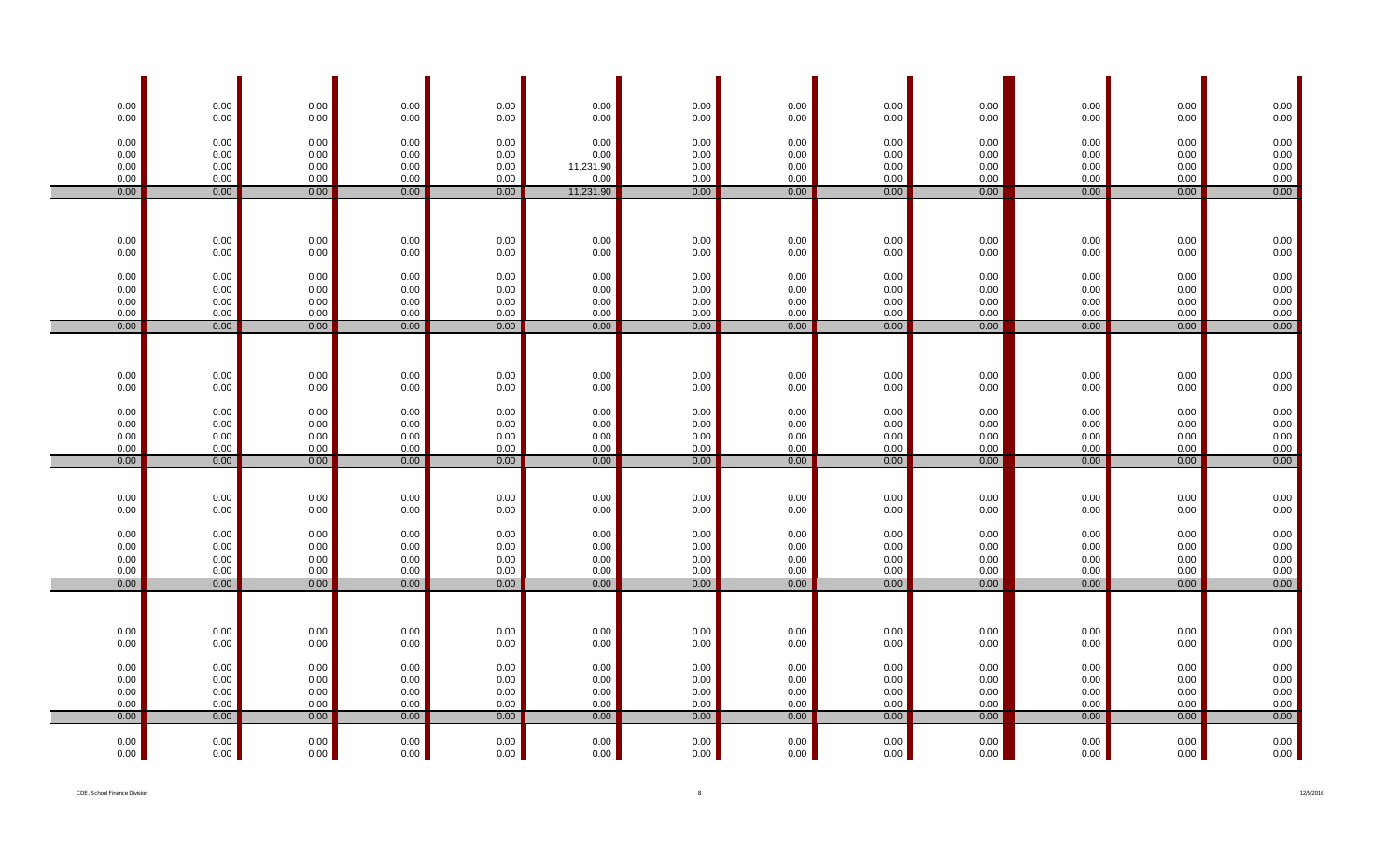| 0.00<br>0.00<br>0.00<br>0.00<br>0.00 | $0.00\,$<br>0.00<br>$0.00\,$<br>$0.00\,$<br>0.00 | 0.00<br>0.00<br>0.00<br>0.00<br>0.00 | $0.00\,$<br>0.00<br>0.00<br>0.00<br>0.00 | 0.00<br>0.00<br>0.00<br>0.00<br>0.00 | $0.00\,$<br>0.00<br>0.00<br>0.00<br>0.00 | $0.00\,$<br>0.00<br>0.00<br>0.00<br>0.00 | $0.00\,$<br>0.00<br>0.00<br>0.00<br>0.00 | $0.00\,$<br>0.00<br>0.00<br>0.00<br>0.00 | 0.00<br>0.00<br>0.00<br>0.00<br>0.00 | $0.00\,$<br>0.00<br>0.00<br>0.00<br>0.00 | 0.00<br>0.00<br>$0.00\,$<br>0.00<br>0.00 | $\begin{array}{c} 0.00 \\ 0.00 \end{array}$<br>$0.00\,$<br>$0.00\,$<br>0.00 |
|--------------------------------------|--------------------------------------------------|--------------------------------------|------------------------------------------|--------------------------------------|------------------------------------------|------------------------------------------|------------------------------------------|------------------------------------------|--------------------------------------|------------------------------------------|------------------------------------------|-----------------------------------------------------------------------------|
|                                      |                                                  |                                      |                                          |                                      |                                          |                                          |                                          |                                          |                                      |                                          |                                          |                                                                             |
| 0.00<br>0.00                         | $0.00\,$<br>0.00                                 | 0.00<br>0.00                         | 0.00<br>0.00                             | 0.00<br>0.00                         | 0.00<br>0.00                             | 0.00<br>0.00                             | 0.00<br>0.00                             | 0.00<br>0.00                             | 0.00<br>0.00                         | 0.00<br>0.00                             | 0.00<br>0.00                             | $0.00\,$<br>0.00                                                            |
| $0.00\,$<br>0.00<br>0.00             | $0.00\,$<br>$0.00\,$<br>$0.00\,$                 | 0.00<br>0.00<br>0.00                 | 0.00<br>0.00<br>0.00                     | 0.00<br>0.00<br>0.00                 | 0.00<br>0.00<br>0.00                     | 0.00<br>0.00<br>0.00                     | 0.00<br>0.00<br>0.00                     | 0.00<br>0.00<br>0.00                     | 0.00<br>0.00<br>0.00                 | 0.00<br>0.00<br>0.00                     | 0.00<br>0.00<br>0.00                     | $0.00\,$ 0.00<br>$0.00\,$                                                   |
| 0.00<br>0.00                         | $0.00\,$<br>0.00                                 | $0.00\,$<br>0.00                     | 0.00<br>0.00                             | 0.00<br>0.00                         | 0.00<br>0.00                             | 0.00<br>0.00                             | 0.00<br>0.00                             | 0.00<br>0.00                             | 0.00<br>0.00                         | 0.00<br>0.00                             | 0.00<br>0.00                             | $0.00\,$<br>0.00                                                            |
| $0.00\,$<br>$0.00\,$                 | $0.00\,$<br>0.00                                 | 0.00<br>$0.00\,$                     | 0.00<br>0.00                             | 0.00<br>0.00                         | $0.00\,$<br>0.00                         | 0.00<br>0.00                             | 0.00<br>0.00                             | $0.00\,$<br>0.00                         | 0.00<br>0.00                         | $0.00\,$<br>0.00                         | 0.00<br>0.00                             | $0.00\,$<br>$0.00\,$                                                        |
| $0.00\,$<br>0.00<br>0.00<br>0.00     | $0.00\,$<br>$0.00\,$<br>0.00<br>$0.00\,$         | $0.00\,$<br>0.00<br>0.00<br>$0.00\,$ | 0.00<br>0.00<br>0.00<br>0.00             | 0.00<br>0.00<br>0.00<br>0.00         | 0.00<br>0.00<br>0.00<br>0.00             | 0.00<br>0.00<br>0.00<br>0.00             | 0.00<br>0.00<br>0.00<br>0.00             | $0.00\,$<br>0.00<br>0.00<br>0.00         | 0.00<br>0.00<br>0.00<br>$0.00\,$     | 0.00<br>0.00<br>0.00<br>0.00             | 0.00<br>0.00<br>0.00<br>0.00             | 0.00<br>$0.00\,$<br>$0.00\,$<br>$0.00\,$                                    |
| 0.00                                 | 0.00                                             | 0.00                                 | 0.00                                     | 0.00                                 | 0.00                                     | 0.00                                     | 0.00                                     | 0.00                                     | 0.00                                 | 0.00                                     | 0.00                                     | 0.00                                                                        |
| 0.00                                 | 0.00                                             | 0.00                                 | 0.00                                     | 0.00                                 | 11,231.90                                | 0.00                                     | 0.00                                     | 0.00                                     | 0.00                                 | 0.00                                     | 0.00                                     | 0.00                                                                        |
| $0.00\,$                             | $0.00\,$                                         | 0.00                                 | 0.00                                     | 0.00                                 | $0.00\,$                                 | $0.00\,$                                 | 0.00                                     | $0.00\,$                                 | $0.00\,$                             | $0.00\,$                                 | 0.00                                     | $0.00\,$                                                                    |
| $0.00\,$                             | 0.00                                             | 0.00                                 | 0.00                                     | 0.00                                 | 0.00                                     | 0.00                                     | 0.00                                     | 0.00                                     | 0.00                                 | 0.00                                     | 0.00                                     | 0.00                                                                        |
| $0.00\,$<br>0.00<br>0.00<br>0.00     | $0.00\,$<br>$0.00\,$<br>0.00<br>$0.00\,$         | 0.00<br>0.00<br>0.00<br>$0.00\,$     | 0.00<br>0.00<br>0.00<br>0.00             | 0.00<br>0.00<br>0.00<br>0.00         | $0.00\,$<br>0.00<br>0.00<br>0.00         | 0.00<br>0.00<br>0.00<br>0.00             | 0.00<br>0.00<br>0.00<br>0.00             | $0.00\,$<br>0.00<br>0.00<br>0.00         | 0.00<br>0.00<br>0.00<br>$0.00\,$     | $0.00\,$<br>0.00<br>0.00<br>0.00         | 0.00<br>0.00<br>0.00<br>0.00             | 0.00<br>$0.00\,$<br>$0.00\,$<br>$0.00\,$                                    |
| 0.00                                 | 0.00                                             | 0.00                                 | 0.00                                     | 0.00                                 | 0.00                                     | 0.00                                     | 0.00                                     | 0.00                                     | 0.00                                 | 0.00                                     | 0.00                                     | 0.00                                                                        |
|                                      |                                                  |                                      |                                          |                                      |                                          |                                          |                                          |                                          |                                      |                                          |                                          |                                                                             |
| N/A<br>N/A                           | N/A<br>N/A                                       | N/A<br>N/A                           | N/A<br>N/A                               | N/A<br>N/A                           | N/A<br>N/A                               | N/A<br>N/A                               | N/A<br>N/A                               | N/A<br>N/A                               | N/A<br>N/A                           | N/A<br>N/A                               | N/A<br>N/A                               | $N/A$<br>$N/A$                                                              |
| N/A<br>N/A<br>N/A                    | N/A<br>N/A<br>N/A                                | N/A<br>N/A<br>N/A                    | N/A<br>N/A<br>N/A                        | N/A<br>N/A<br>N/A                    | N/A<br>N/A<br>N/A                        | N/A<br>N/A<br>N/A                        | N/A<br>N/A<br>N/A                        | N/A<br>N/A<br>N/A                        | N/A<br>N/A<br>N/A                    | N/A<br>N/A<br>N/A                        | N/A<br>N/A<br>N/A                        | N/A<br>N/A<br>N/A                                                           |
| 0.00<br>0.00                         | $0.00\,$<br>0.00                                 | $0.00\,$<br>0.00                     | 0.00<br>0.00                             | 0.00<br>0.00                         | 0.00<br>0.00                             | 0.00<br>0.00                             | 0.00<br>0.00                             | 0.00<br>0.00                             | 0.00<br>0.00                         | $0.00\,$<br>0.00                         | 0.00<br>0.00                             | 0.00<br>0.00                                                                |
|                                      |                                                  |                                      |                                          |                                      |                                          |                                          |                                          |                                          |                                      |                                          |                                          |                                                                             |
| 0.00                                 | 0.00                                             | 0.00                                 | 0.00                                     | 0.00                                 | 568,857.15                               | 0.00                                     | 0.00                                     | 0.00                                     | 0.00                                 | 0.00                                     | 0.00                                     | 5,000.00                                                                    |
| 0.00                                 | 0.00                                             | 0.00                                 | 0.00                                     | 0.00                                 | 758,486.68                               | 0.00                                     | 0.00                                     | 0.00                                     | 0.00                                 | 0.00                                     | 0.00                                     | 28,814.00                                                                   |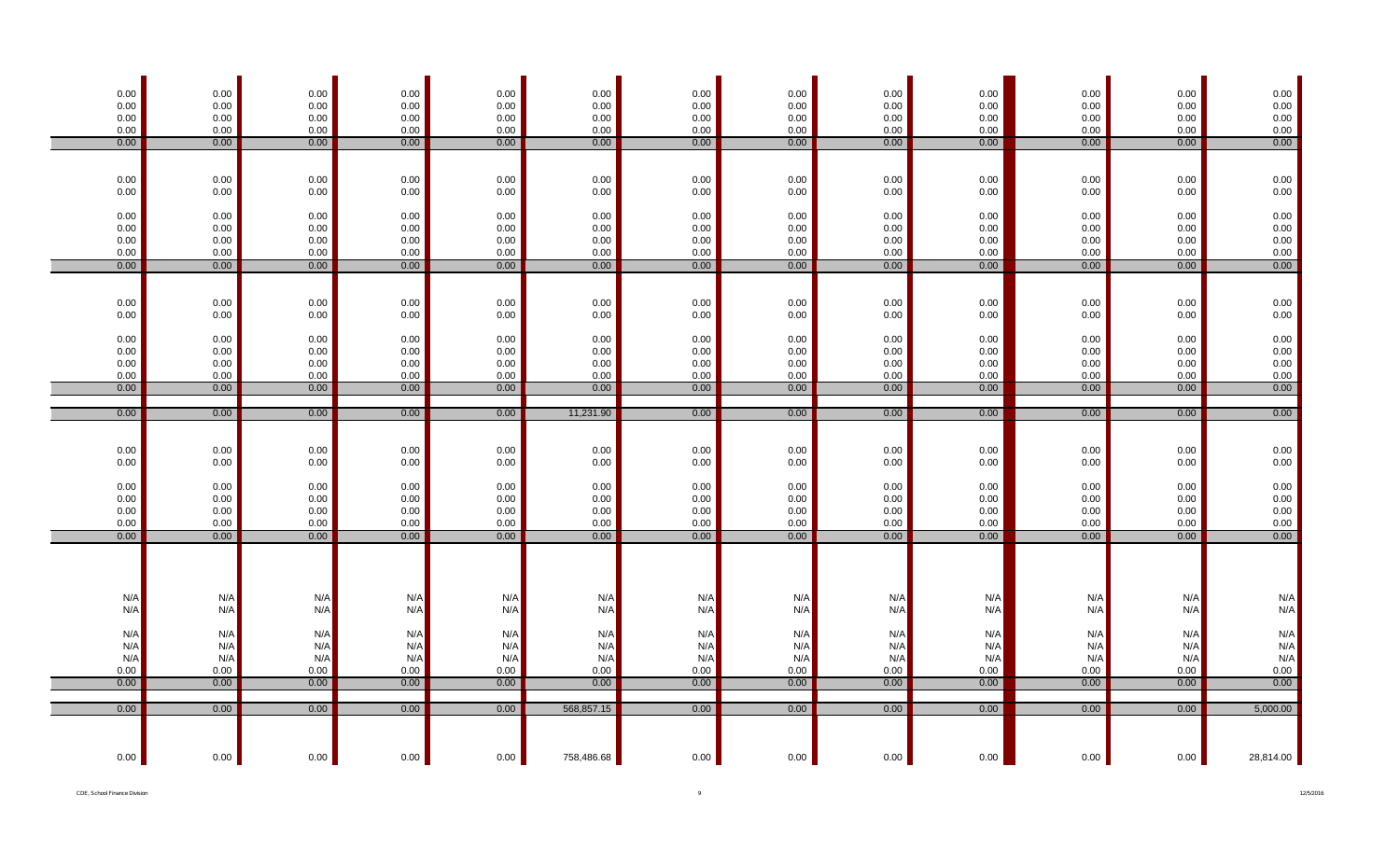| 0.00 | 0.00 | 0.00 | 0.00 | 0.00 | 0.00         | 0.00 | 0.00 | 0.00 | 0.00 | 0.00 | 0.00 | 0.00      |
|------|------|------|------|------|--------------|------|------|------|------|------|------|-----------|
| 0.00 | 0.00 | 0.00 | 0.00 | 0.00 | 0.00         | 0.00 | 0.00 | 0.00 | 0.00 | 0.00 | 0.00 | 0.00      |
| 0.00 | 0.00 | 0.00 | 0.00 | 0.00 | 0.00         | 0.00 | 0.00 | 0.00 | 0.00 | 0.00 | 0.00 | 0.00      |
| 0.00 | 0.00 | 0.00 | 0.00 | 0.00 | 0.00         | 0.00 | 0.00 | 0.00 | 0.00 | 0.00 | 0.00 | $0.00\,$  |
| 0.00 | 0.00 | 0.00 | 0.00 | 0.00 | 0.00         | 0.00 | 0.00 | 0.00 | 0.00 | 0.00 | 0.00 | 0.00      |
| 0.00 | 0.00 | 0.00 | 0.00 | 0.00 | 758,486.68   | 0.00 | 0.00 | 0.00 | 0.00 | 0.00 | 0.00 | 28,814.00 |
|      |      |      |      |      |              |      |      |      |      |      |      |           |
| 0.00 | 0.00 | 0.00 | 0.00 | 0.00 | 1,327,343.83 | 0.00 | 0.00 | 0.00 | 0.00 | 0.00 | 0.00 | 33,814.00 |
| 0.00 | 0.00 | 0.00 | 0.00 | 0.00 | 0.00         | 0.00 | 0.00 | 0.00 | 0.00 | 0.00 | 0.00 | 0.00      |
| 0.00 | 0.00 | 0.00 | 0.00 | 0.00 | 0.00         | 0.00 | 0.00 | 0.00 | 0.00 | 0.00 | 0.00 | 0.00      |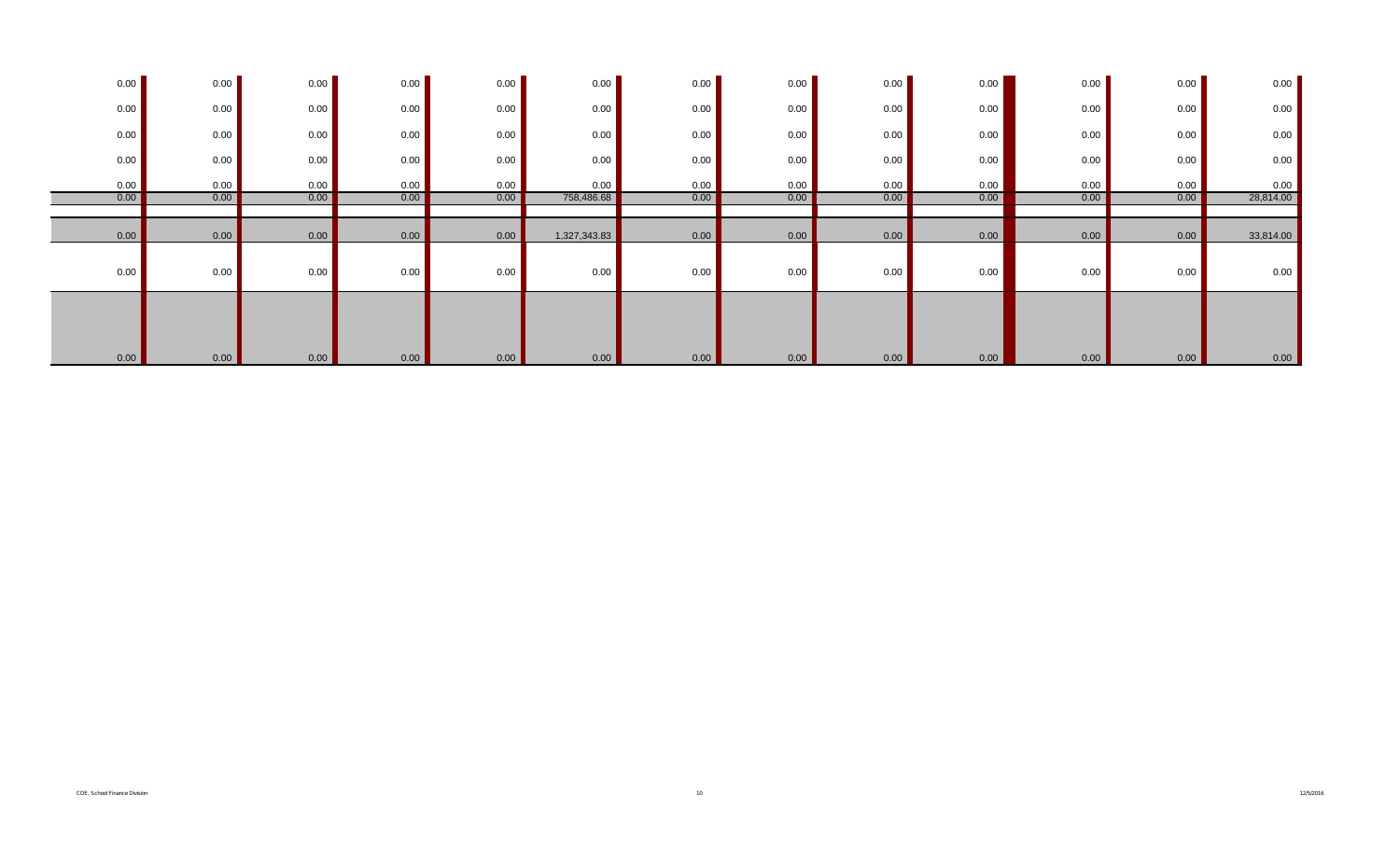| 73<br><b>Agency</b>          | 74<br><b>Pupil Activity</b><br>Agency | 85<br><b>Foundations</b>     | Component<br><b>Units and Other</b><br><b>Reportable Funds</b> | <b>TOTAL</b>                 |
|------------------------------|---------------------------------------|------------------------------|----------------------------------------------------------------|------------------------------|
| FY2016-2017<br><b>Budget</b> | FY2016-2017<br><b>Budget</b>          | FY2016-2017<br><b>Budget</b> | FY2016-2017<br><b>Budget</b>                                   | FY2016-2017<br><b>Budget</b> |
| See Fund 70                  |                                       |                              |                                                                |                              |
|                              |                                       |                              |                                                                |                              |
| 0.00                         | 0.00                                  | 0.00                         | 0.00                                                           | 5,683,575.00                 |
|                              |                                       |                              |                                                                |                              |
| 0.00                         | 0.00                                  | 0.00                         | 0.00                                                           | 325,773.81                   |
|                              |                                       |                              |                                                                |                              |
| 0.00                         | 0.00                                  | 0.00                         | 0.00                                                           | 395,000.00                   |
| 0.00                         | 0.00                                  | 0.00                         | 0.00                                                           | 7,198,343.02                 |
|                              |                                       |                              |                                                                |                              |
| 0.00                         | 0.00                                  | 0.00                         | 0.00                                                           | 675,060.00                   |
| 0.00                         | 0.00                                  | 0.00                         | 0.00                                                           | 8,594,176.83                 |
|                              |                                       |                              |                                                                |                              |
| 0.00                         | 0.00                                  | 0.00                         | 0.00                                                           | 14,277,751.83                |
|                              |                                       |                              |                                                                |                              |
| 0.00                         | 0.00                                  | 0.00                         | 0.00                                                           | 0.00                         |
|                              |                                       |                              |                                                                |                              |
| 0.00                         | 0.00                                  | 0.00                         | 0.00                                                           | 0.00                         |
|                              |                                       |                              |                                                                |                              |
| 0.00                         | 0.00                                  | 0.00                         | 0.00                                                           | 734,632.00                   |
|                              |                                       |                              |                                                                |                              |
|                              |                                       |                              |                                                                |                              |
| 0.00                         | 0.00                                  | 0.00                         | 0.00                                                           | 15,012,383.83                |
|                              |                                       |                              |                                                                |                              |
|                              |                                       |                              |                                                                |                              |
| 0.00                         | 0.00                                  | 0.00                         | 0.00                                                           | 3,358,229.00                 |
| 0.00                         | 0.00                                  | 0.00                         | 0.00                                                           | 1,354,632.28                 |
| 0.00                         | 0.00                                  | 0.00                         | 0.00                                                           | 831,769.25                   |
| 0.00                         | 0.00                                  | 0.00                         | 0.00                                                           | 529,962.22                   |
| 0.00                         | 0.00                                  | 0.00                         | 0.00                                                           | 70,000.00                    |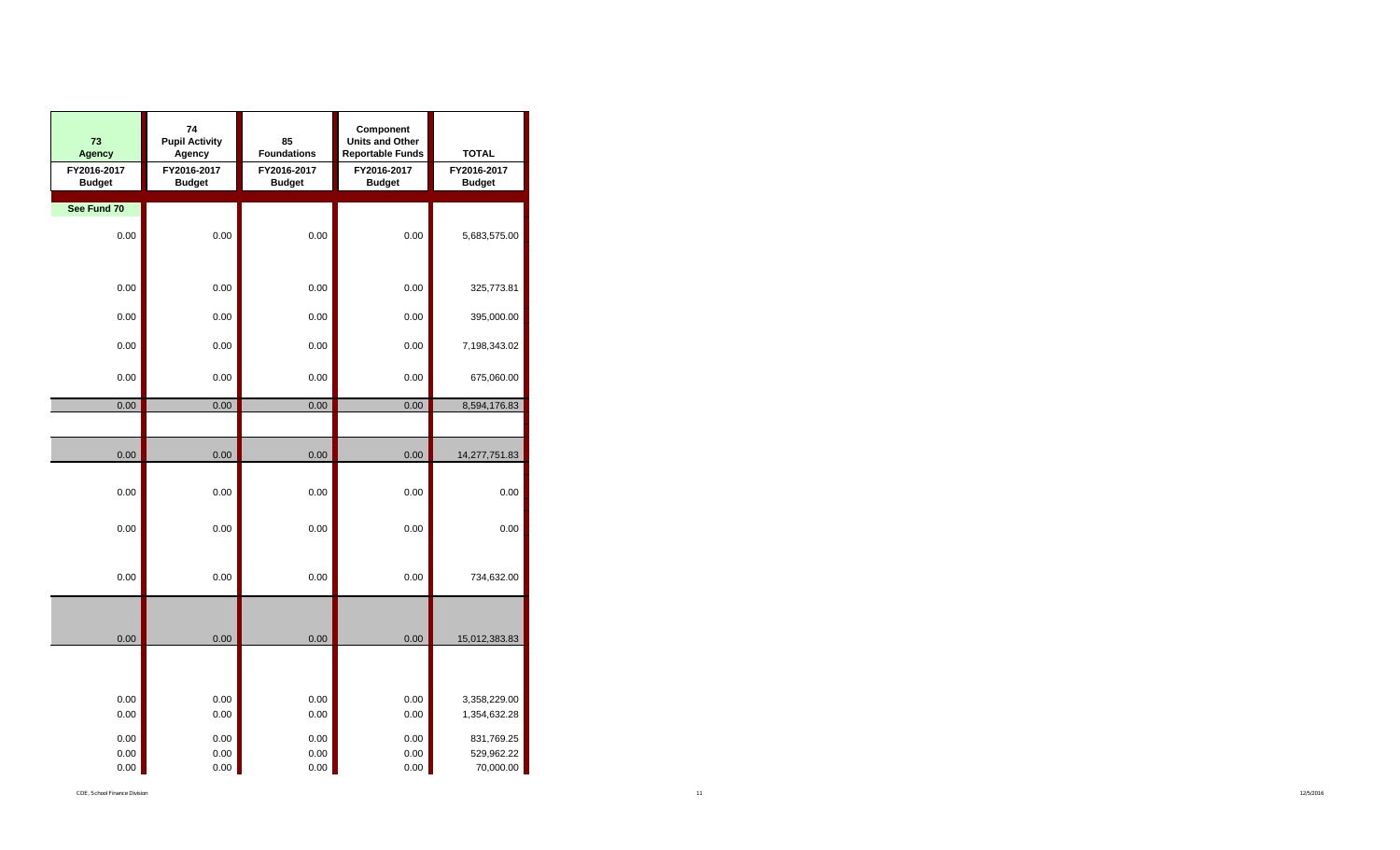| 0.00         | 0.00         | 0.00         | 0.00         | 1,800.00               |
|--------------|--------------|--------------|--------------|------------------------|
| 0.00         | 0.00         | 0.00         | 0.00         | 6,146,392.75           |
|              |              |              |              |                        |
|              |              |              |              |                        |
| 0.00         | 0.00         | 0.00         | 0.00         | 164,500.00             |
| 0.00         | 0.00         | 0.00         | 0.00         | 59,242.00              |
|              |              |              |              |                        |
| 0.00         | 0.00         | 0.00         | 0.00         | 32,728.00              |
| 0.00         | 0.00         | 0.00         | 0.00         | 500.00                 |
| 0.00         | 0.00         | 0.00         | 0.00         | 0.00                   |
| 0.00         | 0.00         | 0.00         | 0.00         | 0.00                   |
| 0.00         | 0.00         | 0.00         | 0.00         | 256,970.00             |
|              |              |              |              |                        |
|              |              |              |              |                        |
| 0.00         | 0.00         | 0.00         | 0.00         | 143,515.00             |
| 0.00         | 0.00         | 0.00         | 0.00         | 74,920.00              |
|              |              |              |              |                        |
| 0.00         | 0.00         | 0.00         | 0.00         | 25,000.00              |
| 0.00         | 0.00         | 0.00         | 0.00         | 29,800.00              |
| 0.00         | 0.00         | 0.00         | 0.00         | 2,200.00               |
| 0.00         | 0.00         | 0.00         | 0.00         | 0.00                   |
| 0.00         | 0.00         | 0.00         | 0.00         | 275,435.00             |
|              |              |              |              |                        |
|              |              |              |              |                        |
|              |              |              |              |                        |
|              |              |              |              |                        |
| 0.00         | 0.00         | 0.00         | 0.00         | 278,089.00             |
| 0.00         | 0.00         | 0.00         | 0.00         | 98,725.00              |
|              |              |              |              |                        |
| 0.00         | 0.00         | 0.00<br>0.00 | 0.00         | 206,096.50             |
| 0.00         | 0.00         |              | 0.00         | 10,500.00              |
| 0.00         | 0.00         | 0.00<br>0.00 | 0.00         | 2,500.00               |
| 0.00<br>0.00 | 0.00<br>0.00 | 0.00         | 0.00<br>0.00 | 7,500.00<br>603,410.50 |
|              |              |              |              |                        |
|              |              |              |              |                        |
| 0.00         | 0.00         | 0.00         | 0.00         | 422,848.00             |
| 0.00         | 0.00         | 0.00         | 0.00         | 146,810.00             |
|              |              |              |              |                        |
| 0.00         | 0.00         | 0.00         | 0.00         | 0.00                   |
| 0.00         | 0.00         | 0.00         | 0.00         | 0.00                   |
| 0.00         | 0.00         | 0.00         | 0.00         | 0.00                   |
| 0.00         | 0.00         | 0.00         | 0.00         | 0.00                   |
| 0.00         | 0.00         | 0.00         | 0.00         | 569,658.00             |
|              |              |              |              |                        |
|              |              |              |              |                        |
|              |              |              |              |                        |
| 0.00         | 0.00         | 0.00         | 0.00         | 0.00                   |
| 0.00         | 0.00         | 0.00         | 0.00         | 0.00                   |
|              |              |              |              |                        |
| 0.00         | 0.00         | 0.00         | 0.00         | 55,200.00              |
| 0.00         | 0.00         | 0.00         | 0.00         | 0.00                   |
| 0.00         | 0.00         | 0.00         | 0.00         | 0.00                   |
| 0.00         | 0.00         | 0.00         | 0.00         | 0.00                   |
| 0.00         | 0.00         | 0.00         | 0.00         | 55,200.00              |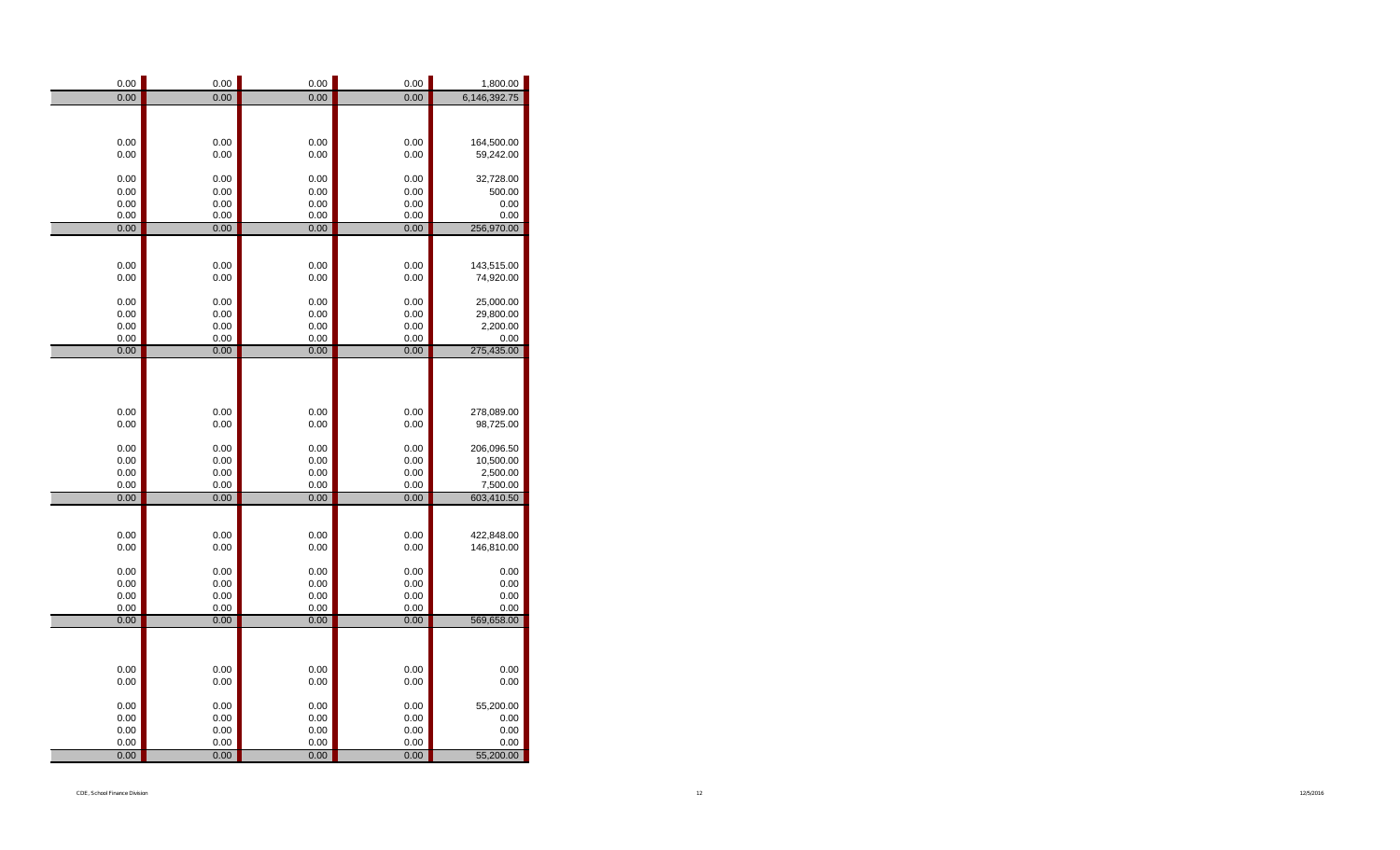| 0.00         | 0.00         | 0.00         | 0.00         |                         |
|--------------|--------------|--------------|--------------|-------------------------|
| 0.00         | 0.00         | 0.00         | 0.00         | 174,228.00<br>68,793.00 |
|              |              |              |              |                         |
| 0.00         | 0.00         | 0.00         | 0.00         | 140,800.00              |
| 0.00         | 0.00         | 0.00         | 0.00         | 166,800.00              |
| 0.00         | 0.00         | 0.00         | 0.00         | 12,231.90               |
| 0.00         | 0.00         | 0.00         | 0.00         | 0.00                    |
| 0.00         | 0.00         | 0.00         | 0.00         | 562,852.90              |
|              |              |              |              |                         |
|              |              |              |              |                         |
| 0.00         | 0.00         | 0.00         | 0.00         | 186,737.00              |
| 0.00         | 0.00         | 0.00         | 0.00         | 46,487.00               |
|              |              |              |              |                         |
| 0.00         | 0.00         | 0.00         | 0.00         | 38,000.00               |
| 0.00         | 0.00         | 0.00         | 0.00         | 141,000.00              |
| 0.00<br>0.00 | 0.00<br>0.00 | 0.00<br>0.00 | 0.00<br>0.00 | 1,000.00<br>1,000.00    |
| 0.00         | 0.00         | 0.00         | 0.00         | 414,224.00              |
|              |              |              |              |                         |
|              |              |              |              |                         |
|              |              |              |              |                         |
| 0.00         | 0.00         | 0.00         | 0.00         | 47,586.00               |
| 0.00         | 0.00         | 0.00         | 0.00         | 8,590.00                |
| 0.00         | 0.00         |              | 0.00         | 143,200.00              |
| 0.00         | 0.00         | 0.00<br>0.00 | 0.00         | 0.00                    |
| 0.00         | 0.00         | 0.00         | 0.00         | 12,900.00               |
| 0.00         | 0.00         | 0.00         | 0.00         | 0.00                    |
| 0.00         | 0.00         | 0.00         | 0.00         | 212,276.00              |
|              |              |              |              |                         |
|              |              |              |              |                         |
| 0.00         | 0.00         | 0.00         | 0.00         | 0.00                    |
| 0.00         | 0.00         | 0.00         | 0.00         | 0.00                    |
| 0.00         | 0.00         | 0.00         | 0.00         | 0.00                    |
| 0.00         | 0.00         | 0.00         | 0.00         | 0.00                    |
| 0.00         | 0.00         | 0.00         | 0.00         | 0.00                    |
| 0.00         | 0.00         | 0.00         | 0.00         | 0.00                    |
| 0.00         | 0.00         | 0.00         | 0.00         | 0.00                    |
|              |              |              |              |                         |
|              |              |              |              |                         |
| 0.00         | 0.00         | 0.00         | 0.00         | 183,920.00              |
| 0.00         | 0.00         | 0.00         | 0.00         | 109,195.00              |
|              |              |              |              |                         |
| 0.00         | 0.00         | 0.00         | 0.00         | 0.00                    |
| 0.00         | 0.00         | 0.00         | 0.00         | 165,385.00              |
| 0.00<br>0.00 | 0.00<br>0.00 | 0.00<br>0.00 | 0.00<br>0.00 | 0.00<br>0.00            |
| 0.00         | 0.00         | 0.00         | 0.00         | 458,500.00              |
|              |              |              |              |                         |
| 0.00         | 0.00         | 0.00         | 0.00         | 0.00                    |
| 0.00         | 0.00         | 0.00         | 0.00         | 0.00                    |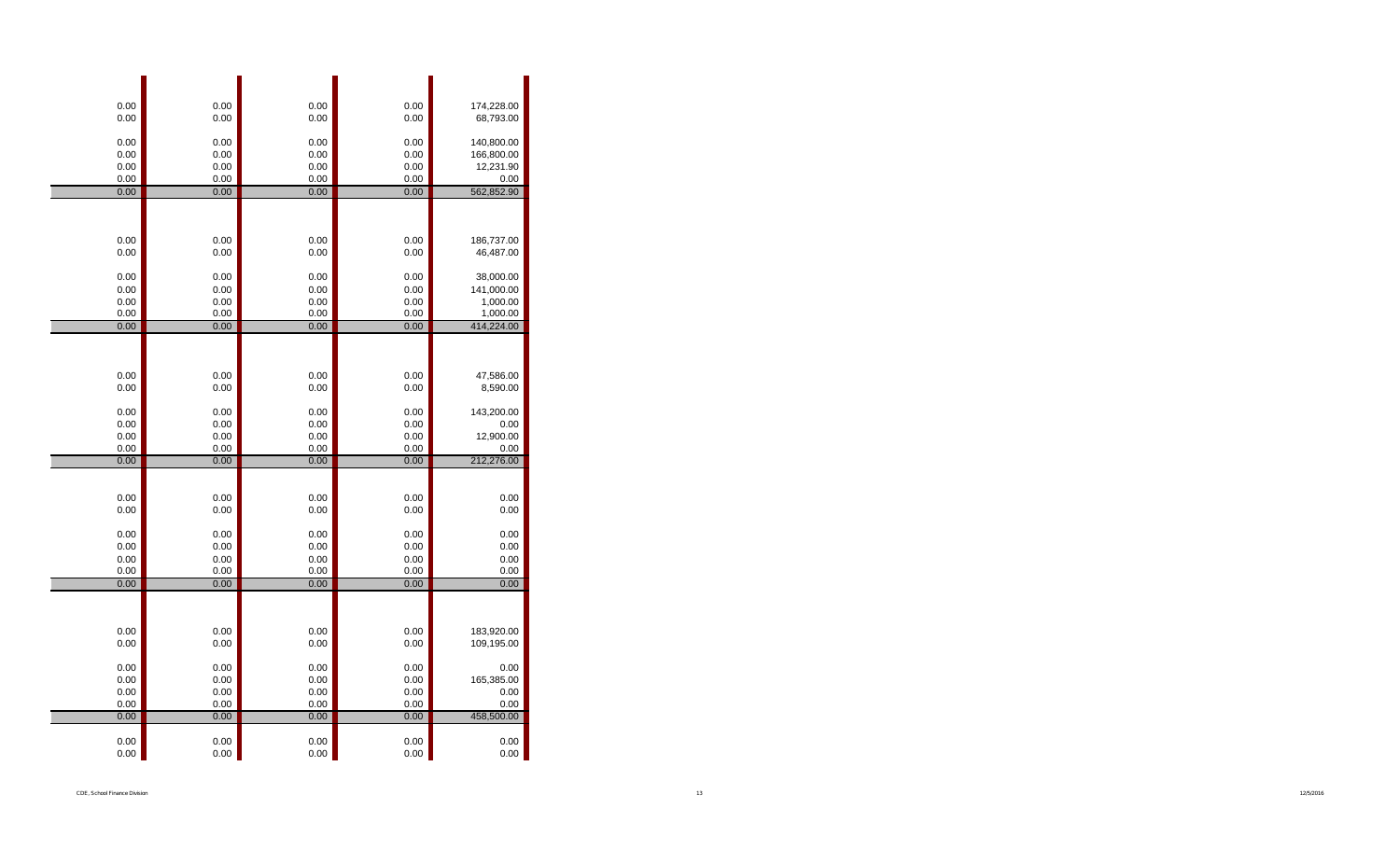| 0.00<br>0.00<br>0.00                         | 0.00<br>0.00<br>0.00                         | 0.00<br>0.00<br>0.00                         | 0.00<br>0.00<br>0.00                         | 0.00<br>0.00<br>0.00                         |
|----------------------------------------------|----------------------------------------------|----------------------------------------------|----------------------------------------------|----------------------------------------------|
| 0.00                                         | 0.00                                         | 0.00                                         | 0.00                                         | 0.00                                         |
| 0.00                                         | 0.00                                         | 0.00                                         | 0.00                                         | 0.00                                         |
| 0.00<br>0.00                                 | 0.00<br>0.00                                 | 0.00<br>0.00                                 | 0.00<br>0.00                                 | 0.00<br>0.00                                 |
| 0.00<br>0.00<br>0.00<br>0.00                 | 0.00<br>0.00<br>0.00<br>0.00                 | 0.00<br>0.00<br>0.00<br>0.00                 | 0.00<br>0.00<br>0.00<br>0.00                 | 0.00<br>0.00<br>0.00<br>0.00                 |
| 0.00                                         | 0.00                                         | 0.00                                         | 0.00                                         | 0.00                                         |
| 0.00<br>0.00                                 | 0.00<br>0.00                                 | 0.00<br>0.00                                 | 0.00<br>0.00                                 | 0.00<br>0.00                                 |
| 0.00<br>0.00<br>0.00                         | 0.00<br>0.00<br>0.00                         | 0.00<br>0.00<br>0.00                         | 0.00<br>0.00<br>0.00                         | 0.00<br>0.00<br>0.00                         |
| 0.00                                         | 0.00                                         | 0.00                                         | 0.00                                         | 0.00                                         |
| 0.00                                         | 0.00                                         | 0.00                                         | 0.00                                         | 0.00                                         |
|                                              |                                              |                                              |                                              |                                              |
| 0.00                                         | 0.00                                         | 0.00                                         | 0.00                                         | 3,408,526.40                                 |
|                                              |                                              |                                              |                                              |                                              |
| 0.00<br>0.00<br>0.00<br>0.00<br>0.00<br>0.00 | 0.00<br>0.00<br>0.00<br>0.00<br>0.00<br>0.00 | 0.00<br>0.00<br>0.00<br>0.00<br>0.00<br>0.00 | 0.00<br>0.00<br>0.00<br>0.00<br>0.00<br>0.00 | 0.00<br>0.00<br>0.00<br>0.00<br>0.00<br>0.00 |
| 0.00                                         | 0.00                                         | 0.00                                         | 0.00                                         | 0.00                                         |
| N/A                                          | N/A                                          | N/A                                          | N/A                                          | N/A                                          |
| N/A<br>N/A                                   | N/A<br>N/A                                   | N/A<br>N/A                                   | N/A<br>N/A                                   | N/A<br>N/A                                   |
| N/A                                          | N/A                                          | N/A                                          | N/A                                          | N/A                                          |
| N/A                                          | N/A                                          | N/A                                          | N/A                                          | N/A                                          |
| 0.00                                         | 0.00                                         | 0.00                                         | 0.00                                         | 0.00                                         |
| 0.00                                         | 0.00                                         | 0.00                                         | 0.00                                         | 0.00                                         |
|                                              |                                              |                                              |                                              |                                              |
| 0.00<br>0.00                                 | 0.00<br>0.00                                 | 0.00<br>0.00                                 | 0.00<br>0.00                                 | 9,554,919.15<br>5,197,464.68                 |